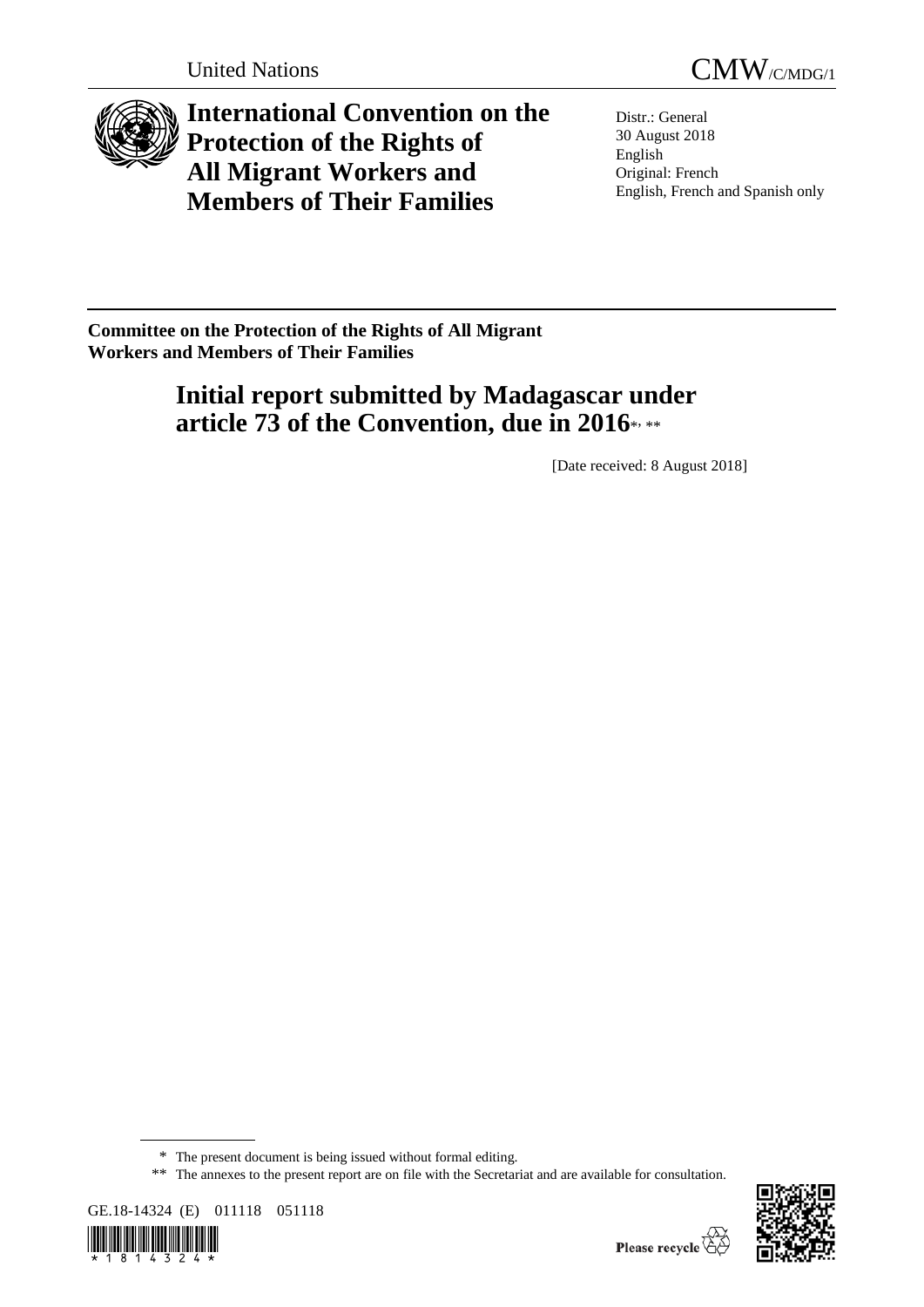# Contents

# List of tables

| I. |            | 4  |
|----|------------|----|
|    | А.         | 4  |
|    | <b>B.</b>  | 5  |
|    | C.         | 5  |
|    | D.         | 5  |
|    | Е.         | 6  |
|    | F.         | 7  |
|    | G.         |    |
|    | Н.         | 7  |
|    | I.         | 8  |
| П. |            | 9  |
|    |            | 9  |
|    | А.         | 9  |
|    | $\bf{B}$ . | 14 |
|    |            | 25 |
|    |            | 25 |

 $Page$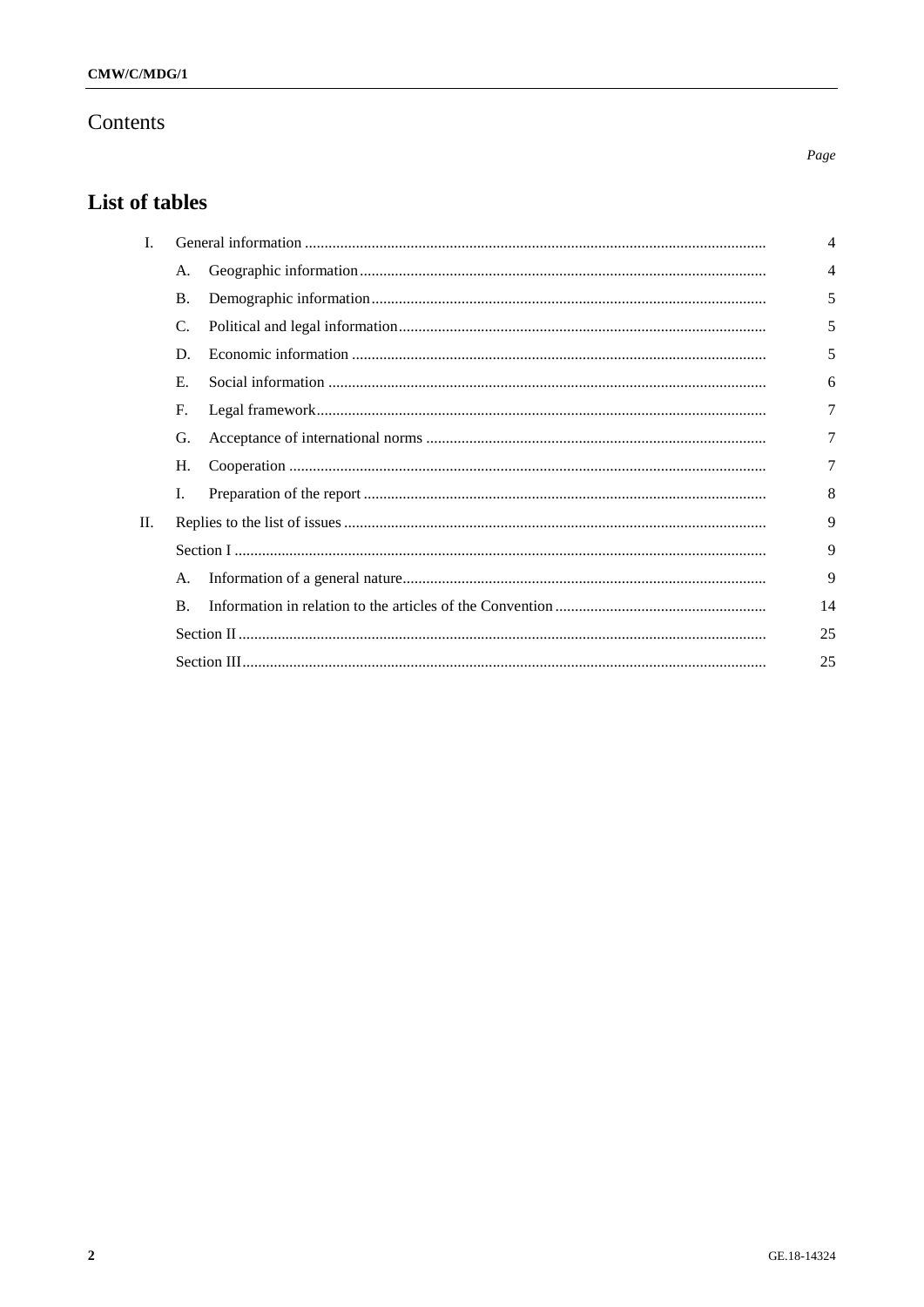# **List of tables**

|                                                                                  | Page |
|----------------------------------------------------------------------------------|------|
| Table 1: Nominal and real gross domestic product (GDP) and the rate of inflation | 6    |
|                                                                                  | 6    |
| Table 3: Evolution in the number of employment contract visas (2015–2018)        | 11   |
| Table 4: Annual statistics on foreign nationals removed from Madagascar          | 11   |
|                                                                                  | 14   |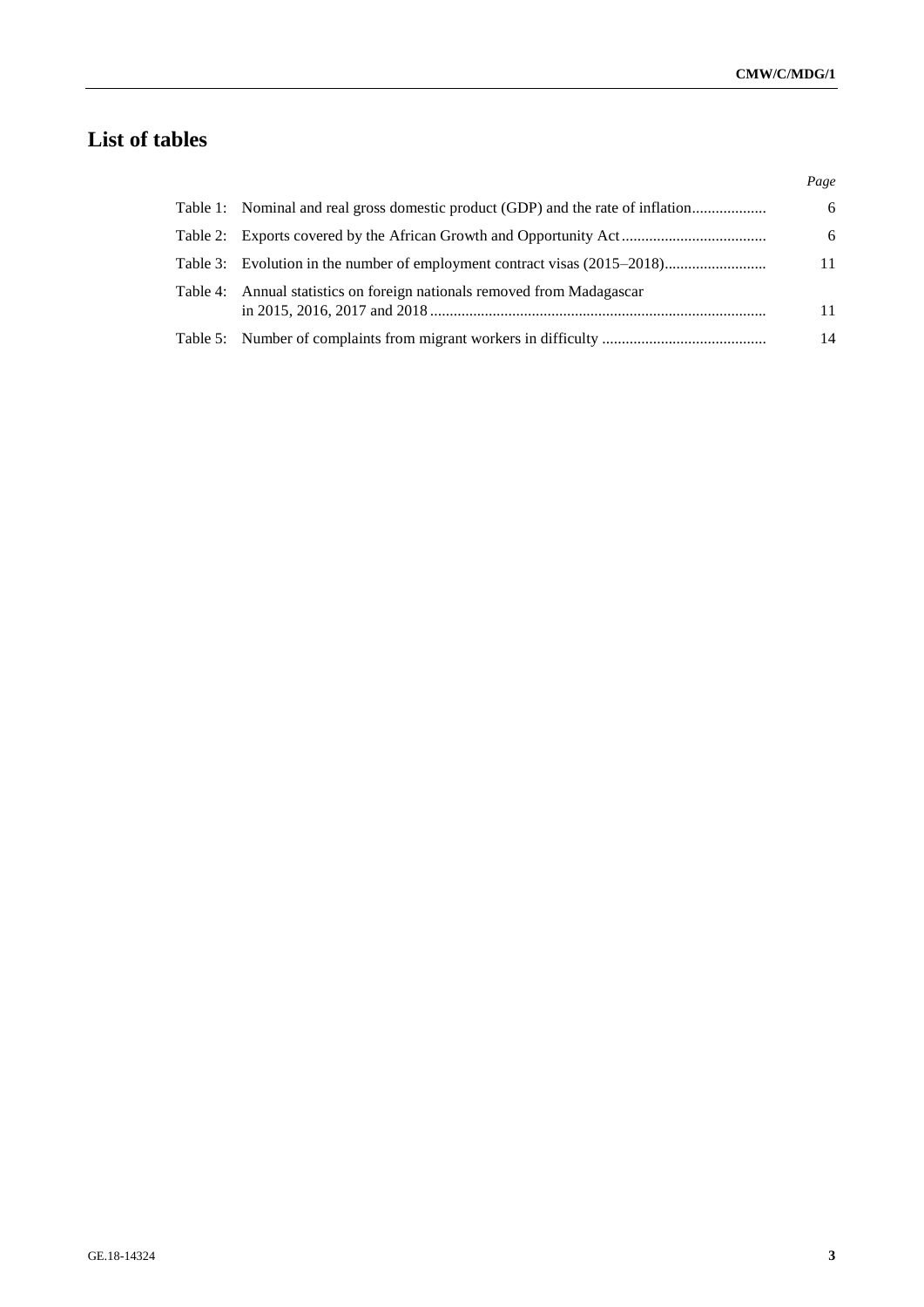# **I. General information**

# **A. Geographic information**

1. Madagascar is, by size, the largest island in the Indian Ocean and the fourth largest in the world, with a surface area of  $587,295 \text{ km}^2$ , a length of 1,580 km, a breadth of 580 km and 5,000 km of coastline. It is located 400 km from the coast of Southern Africa, across the Mozambique Channel.

2. The country has a highly diverse tropical climate, with a hot and humid season and a cooler, much less rainy season. Temperatures vary according to elevation and by season.

3. Madagascar is divided into 6 provinces, 22 regions, 119 districts, 1,695 communes and 17,485 *fokontany*.

Map 1



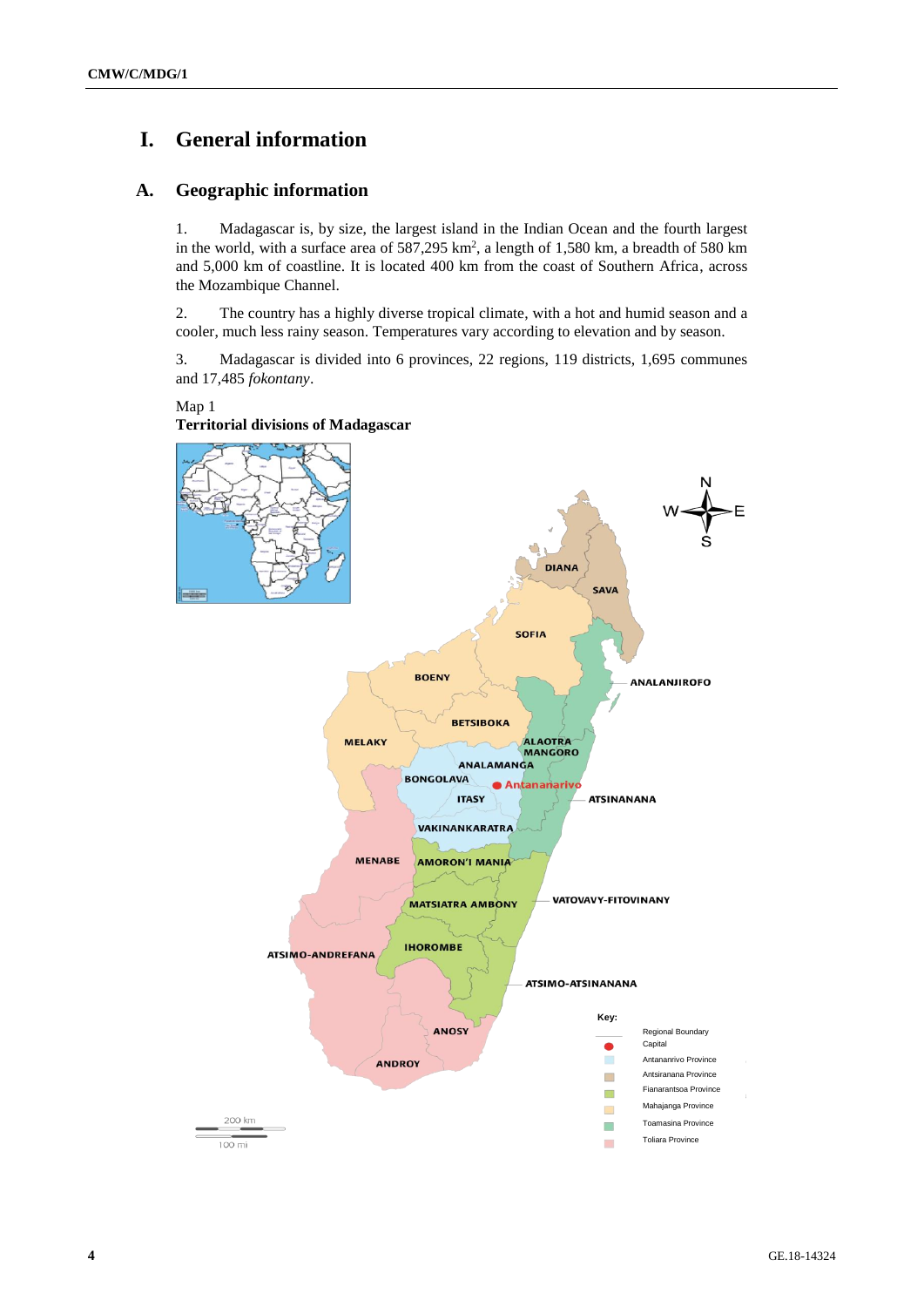# **B. Demographic information**

4. According to the demographic projection of the National Statistics Institute, in 2015, the population was estimated to be 23,040,065 people. The annual growth rate stands at 2.7 per cent. The Third General Population and Housing Census is due to be completed this year, in 2018.

5. The population is young, with children under 5 years of age accounting for more than 20 per cent and under 15 years of age accounting for 49 per cent. The ratio of males to females is 98 per cent.

6. According to the 2012–2013 National Survey on the Follow-up to the Millennium Development Goals, 17 per cent of the Malagasy population lives in urban areas and 83 per cent in rural areas.

# **C. Political and legal information**

### **Political system**

7. Madagascar has been an independent and democratic republic since 1960.

8. There have been four Malagasy republics, under different regimes. The transition to the Fourth Republic was preceded by a sociopolitical crisis in 2009. Afterwards, a transitional authority governed the country for five years.

9. To bring this crisis to an end, on 17 September 2011, 11 political parties signed a road map, under the auspices of the international community. This road map was incorporated into the domestic legal system by Act No. 2011-014 of 28 December 2011.

In 2013, combined presidential and legislative elections funded by the Project to Support the Electoral System of Madagascar were held by an independent electoral body known as "CENI-T", with the participation of national and international observers.

11. Following the voting, Mr. Hery Martial Rajaonarimampianina Rakotoarimanana was elected President of the Fourth Republic and took office on 25 January 2014.

12. In Madagascar, democratic freedoms are recognized and guaranteed by law. Legislation has been adopted since 2011 governing political parties, the status of the opposition and elections.

## **Legal system**

13. Judicial authority is exercised by the Constitutional Court, the Supreme Court and the three courts (the Court of Cassation, the Council of State and the Court of Auditors) and the High Court of Justice.

14. The Malagasy judiciary operates according to the double-hearing principle.

## **D. Economic information**

15. In order to revitalize the Malagasy economy, the Government devised the National Development Plan 2015–2019, which covers the following five strategic areas:

- Governance, rule of law, security, democracy and national solidarity
- Macroeconomic stability and support for development
- Inclusive growth and local development
- Human capital for the development process
- Promotion of natural resources and resilience to disaster risks

16. This strategic document covering the period 2015–2019 was devised as part of the General State Policy and takes into account the Sustainable Development Goals.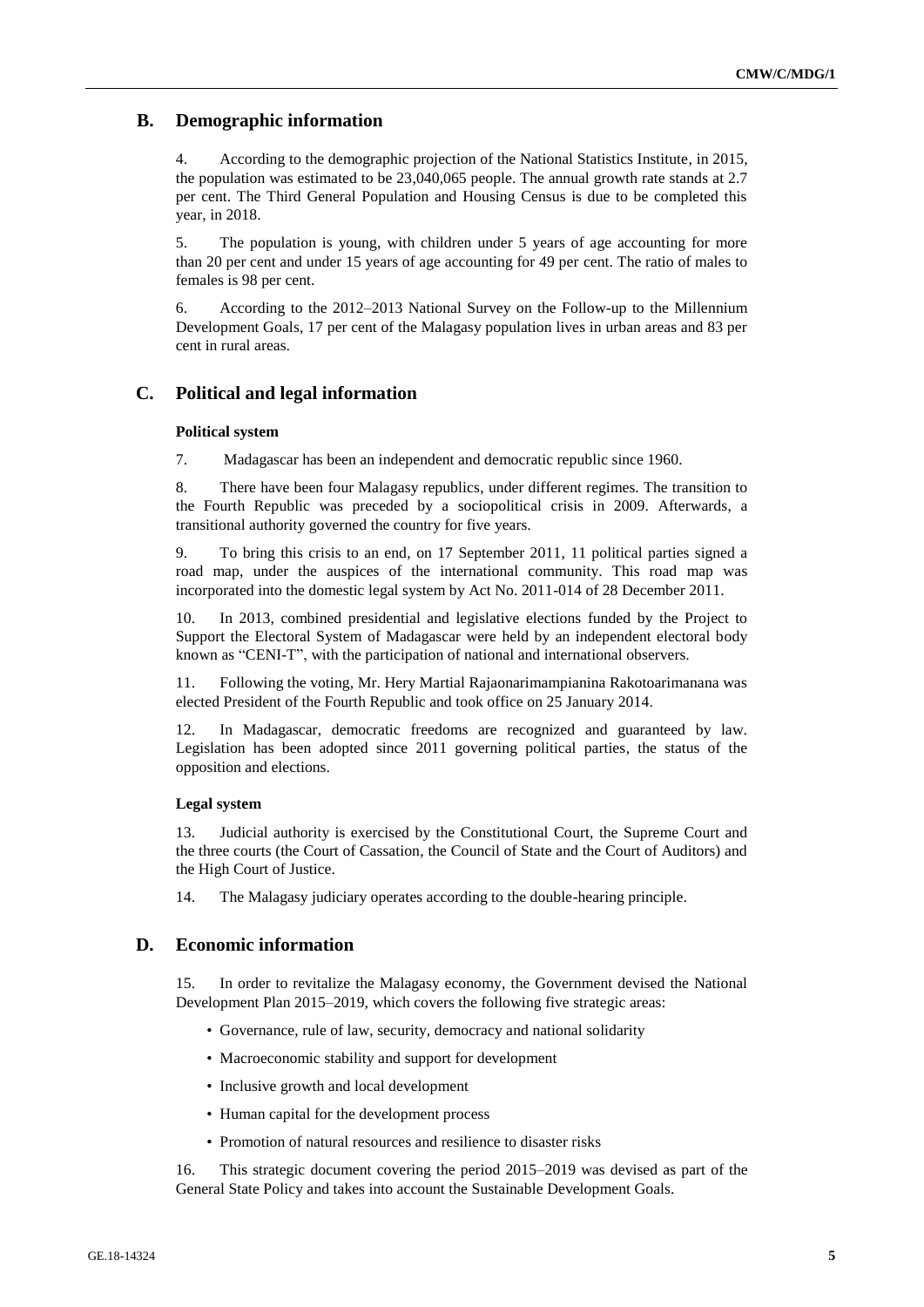17. In order to meet the objectives of the National Development Plan, an implementation plan was drawn up to guide the actions to be taken by the relevant institutions and ministries.

18. In 2016, the country's economic growth was estimated to be 4.2 per cent, compared with 3.1 per cent in 2015, an increase of 1.1 percentage points.

19. The changes in the country's macroeconomic data from 2011 to 2016 are shown below.

|         | Nominal and real gross domestic product (GDP) and the rate of inflation |  |
|---------|-------------------------------------------------------------------------|--|
| Table 1 |                                                                         |  |

| Year | Nominal GDP<br>(billions of MGA) | Real GDP (billions<br>$of MGA$ ) | Increase (per cent) | Inflation (per cent) |
|------|----------------------------------|----------------------------------|---------------------|----------------------|
| 2016 | 31 7 7 3                         | 710                              | 4.1                 | 6.7                  |
| 2015 | 28 5 8 5                         | 685                              | 3.1                 | 7.4                  |
| 2014 | 25 7 7 5                         | 663                              | 3.3                 | 6.1                  |
| 2013 | 23 397                           | 642                              | 2.3                 | 5.8                  |
| 2012 | 21 7 7 4                         | 627                              | 3.0                 | 5.8                  |
| 2011 | 20 0 34                          | 609                              | 1.5                 | 9.5                  |

*Source*: National Statistics Institute/DSY/MEP.

## **E. Social information**

20. In Madagascar, unemployment is a predominantly urban phenomenon; 75.3 per cent of unemployed persons are young people under 30 years of age, and 58.5 per cent are women.<sup>1</sup> According to the definition of "unemployment" used by the International Labour Office, the unemployment rate stood at 1.3 per cent in 2012.

21. In 2012, the local labour market was characterized by a massive underemployment rate of 81.2 per cent and by disguised unemployment.<sup>2</sup>

22. Generally speaking, the informal sector is a source of employment. In 2012, 93 per cent of employed persons performed their main jobs in the informal agricultural and nonagricultural sectors.

23. Since Madagascar regained its status under the African Growth and Opportunity Act on 26 June 2014, more than 7,000 export products have benefited from preferential access to the United States market.

24. In addition, of 35 companies that have received eligibility certificates, 20 have already become operational, creating a total of 39,073 jobs.

|                     | 2015          | 2016          | January–October 2017 |
|---------------------|---------------|---------------|----------------------|
| Export volume (kg)  | 3 561 030.83  | 6 992 024.22  | 9 661 976.98         |
| Export value (US\$) | 16 569 193.89 | 47 570 026.90 | 53 699 795.95        |

#### Table 2 **Exports covered by the African Growth and Opportunity Act**

*Source*: Ministry of Industry and Private Sector Development.

<sup>&</sup>lt;sup>1</sup> Source: National Survey on Employment and the Informal Sector.

<sup>2</sup> Persons of working age who, for reasons beyond their control (insufficient qualifications, no birth certificate, in an irregular situation, illness ...), remain economically inactive.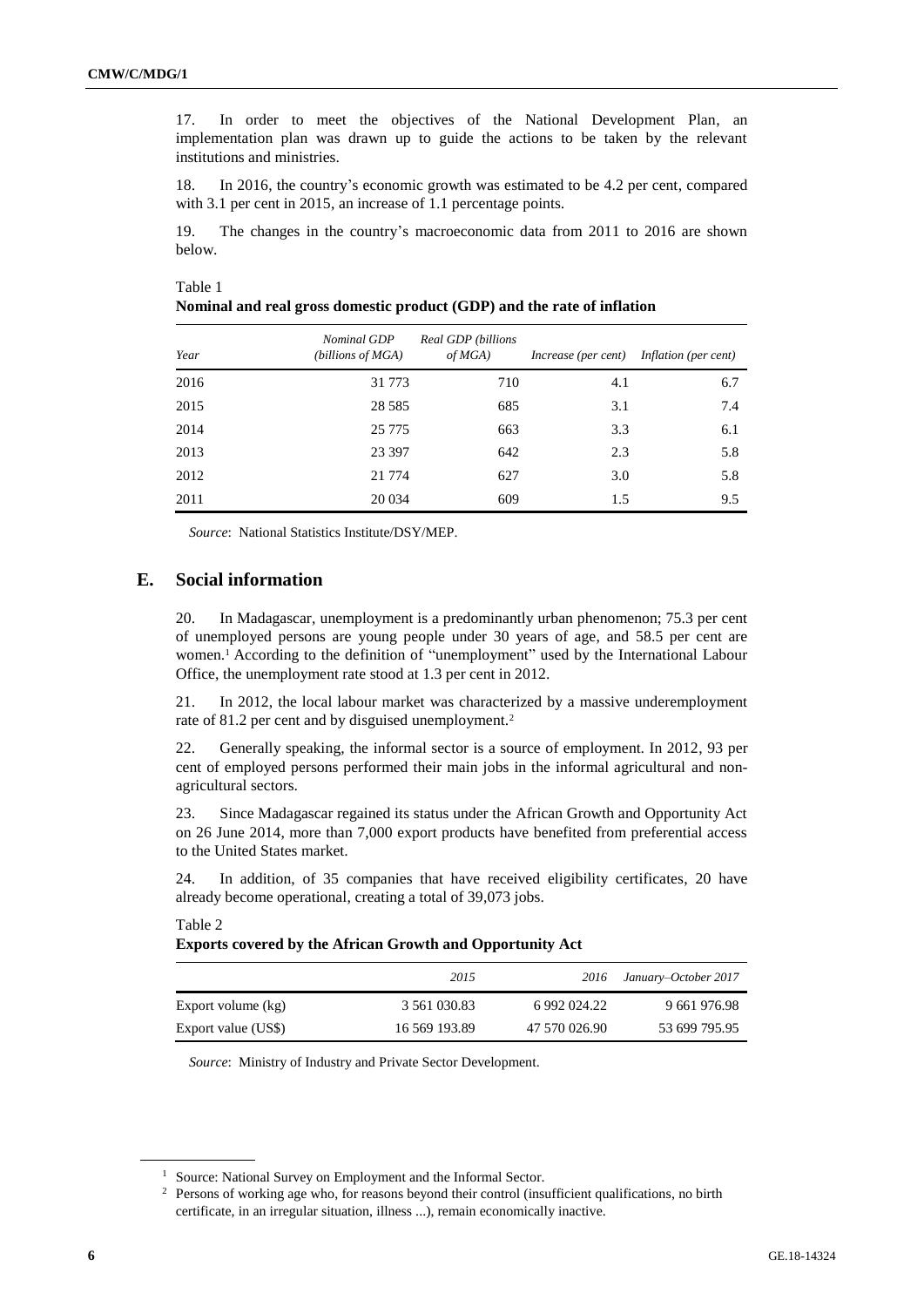#### **Nationality**

25. Madagascar is home to various nationalities, including citizens of France, China, India and Pakistan, African countries, the Philippines, the Comoros, the United States of America and Italy, as well as stateless persons.

## **F. Legal framework**

### **Constitution**

26. The Constitution of the Republic of Madagascar reaffirms the country's commitment to respecting fundamental rights and freedoms. It enshrines the equality of all persons in law without discrimination of any kind.

27. It also guarantees rights for all, without any form of discrimination, the right to work and the right to freely choose one's work.

## **G. Acceptance of international norms**

28. In addition to the African Union Convention for the Protection and Assistance of Internally Displaced Persons in Africa, Madagascar is a State party to the core international legal instruments on human rights and the related optional protocols.

- 29. In addition, Madagascar has ratified:
	- The International Labour Organization (ILO) Tripartite Consultation (International Labour Standards) Convention, 1976 (No. 144).
	- The ILO Labour Inspection Convention, 1947 (No. 81).
	- The ILO Freedom of Association and Protection of the Right to Organize Convention, 1948 (No. 87).
	- The ILO Minimum Age Convention, 1973 (No. 138); in Madagascar the minimum working age is set at 15 years.
	- The ILO Abolition of Forced Labour Convention, 1957 (No. 105).
	- The ILO Equal Remuneration Convention, 1951 (No. 100).
	- The ILO Migration for Employment Convention (Revised), 1949 (No. 97), excluding the provisions of Annex III on the importation of the personal effects, tools and equipment of migrants for employment.
	- The ILO Labour Inspection (Agriculture) Convention, 1969 (No. 129).
	- The ILO Discrimination (Employment and Occupation) Convention, 1958 (No. 111).
	- The Protocol to Prevent, Suppress and Punish Trafficking in Persons, Especially Women and Children, supplementing the United Nations Convention against Transnational Organized Crime.
- 30. At the regional level, Madagascar is a State party to:
	- The African Charter on Human and Peoples' Rights
	- The African Charter on the Rights and Welfare of the Child
	- The African Charter on Democracy, Elections and Governance

31. In 2004, Madagascar signed the Protocol to the African Charter on Human and Peoples' Rights on the Rights of Women in Africa.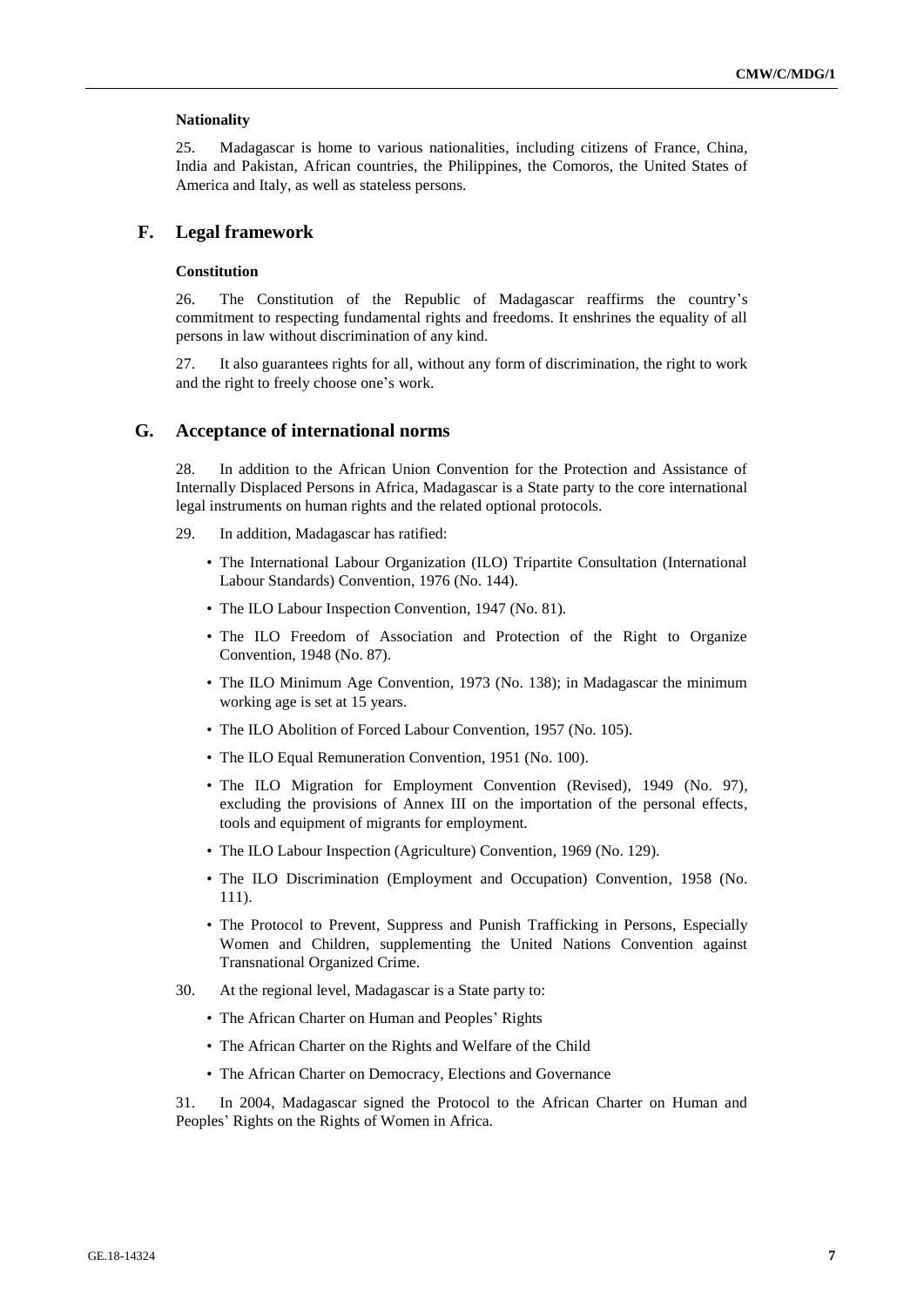# **H. Cooperation**

32. In terms of cooperation, Madagascar enjoys the support of the technical and financial partners present in the country. These include a number of agencies from the United Nations system (the United Nations Development Programme (UNDP), the Office of the United Nations High Commissioner for Human Rights (OHCHR), the United Nations Children's Fund (UNICEF), ILO, the United Nations Population Fund, the World Health Organization, the Food and Agriculture Organization of the United Nations (FAO) and the United Nations Educational, Scientific and Cultural Organization), the European Union, the African Union, the Southern African Development Community, the International Organization of la Francophonie and the International Organization for Migration (IOM), whose work covers all areas of human rights, migration, the fight against trafficking, health, education and the environment.

# **I. Preparation of the report**

33. As to the preparation and submission of reports to the treaty bodies, in 2003 Madagascar established, by Decree No. 18600/2003, an interministerial committee responsible for drafting national reports for the treaty bodies and the universal periodic review. The Decree was amended by Decree No. 28-775/2017 of 21 November 2017, which established a drafting committee for initial and periodic reports on human rights.

34. The drafting committee, which is composed of 54 representatives of the Senate, the National Assembly, relevant ministries and civil society organizations working in the field of human rights, has the following mandate:

- To prepare the initial and periodic reports of Madagascar on human rights
- To monitor the implementation of the recommendations made by treaty bodies, the Working Group on the Universal Periodic Review and the special rapporteurs

35. In preparing this report, the drafting committee produced a first draft based after collecting data in response to the list of issues prior to submission of the initial report of Madagascar (CMW/C/MDG/QPR/1), which was transmitted on 22 May 2017, before producing the final text. Two workshops involving representatives of the relevant ministries who were members of the committee, representatives of civil society organizations working in the field of migration and a representative of the National Independent Human Rights Commission were organized by the Ministry of Justice, in partnership with OHCHR. The report follows the harmonized guidelines in document HRI/GEN/2/Rev.2/Add.1 of 6 May 2005 on the form and content of initial reports to be submitted by States parties under article 73 of the International Convention on the Protection of the Rights of All Migrant Workers and Members of their Families.

36. As to cooperation with the treaty bodies, Madagascar is continuing its efforts to meet its reporting obligations.

- 37. For example, in April 2015, it submitted:
	- Its combined sixth and seventh periodic reports on the implementation of the Convention on the Elimination of All Forms of Discrimination against Women
	- Its two initial reports under the Optional Protocols to the Convention on the Rights of the Child on the sale of children, child prostitution and child pornography and the Optional Protocol to the Convention on the Rights of the Child on the involvement of children in armed conflict

38. In July 2017, Madagascar submitted its fourth periodic report on the implementation of the International Covenant on Civil and Political Rights to the Human Rights Committee.

39. Madagascar also submitted reports to the Human Rights Council's Working Group on the Universal Periodic Review in 2010 and 2014.

40. Similarly, pursuant to the commitments made by its representatives to the United Nations system, Madagascar prepared and submitted a universal periodic review midterm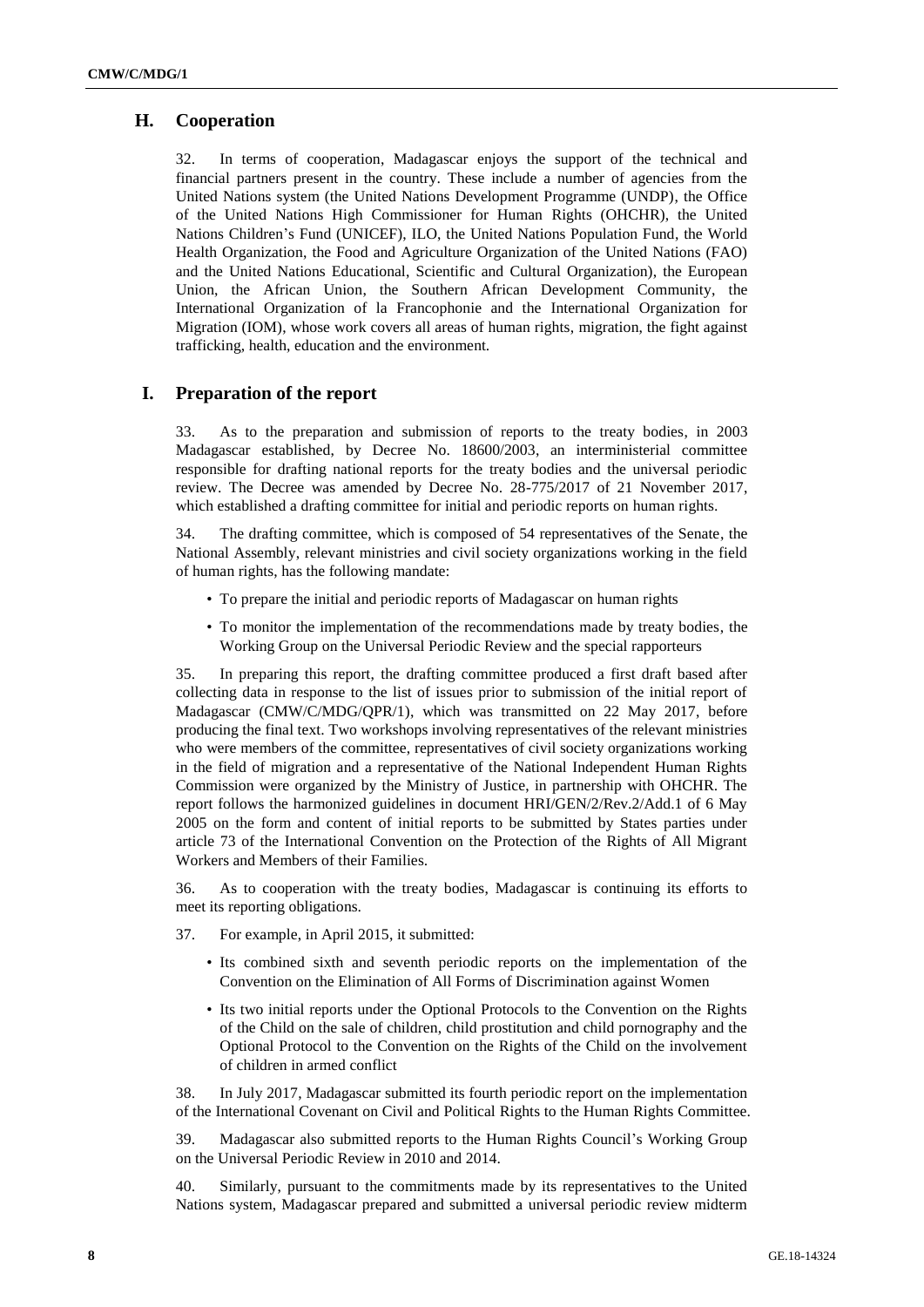report in 2017. The document has been used to evaluate the implementation of the recommendations of the Working Group on the Universal Periodic Review at the halfway point.

41. The combined third and fourth periodic reports of Madagascar on the implementation of the Convention on the Rights of the Child were submitted in 2012.

42. Lastly, at the regional level, Madagascar submitted its initial report on the implementation of the African Charter on the Rights and Welfare of the Child to the African Committee of Experts on the Rights and Welfare of the Child in 2015.

43. In carrying out its work, the drafting committee received technical and financial support from UNDP, OHCHR and UNICEF.

# **II. Replies to the list of issues**

## **Section I**

## **A. Information of a general nature**

## **Reply to the questions raised in paragraph 1, on the domestic legal framework**

44. Article 137 (4) of the Malagasy Constitution of 2010 provides that: "duly ratified international conventions take precedence over domestic law". As a result, the International Convention on the Protection of the Rights of All Migrant Workers and Members of Their Families, which Madagascar ratified in 2015, is part of its positive domestic law.

45. Long before the ratification of the Convention, Madagascar had already espoused the principles of protection of migrant workers, through:

- Act No. 2007-036 of 14 January 2008 on investments. The Act provides guarantees to migrant workers by creating an enabling, practical and transparent environment for investment activities. It also regulates the granting of visas, work permits and foreign investors' access to real estate.
- Act No. 2007-037 of 14 January 2008 on export processing zones and their enterprises. The Act guarantees the remittance of expatriate salaries by the State of employment.
- Act No. 2003-028 of 22 August 2003 supplements Act No. 2002-006 on access to real estate. It regulates the acquisition of real estate by investors.
- Decree No. 20307/2015/MEETFP of 11 June 2015. The Decree lays down the procedure for granting and withdrawing permits for private employment agencies, and their obligations.

46. Act No. 2003-044 of 28 July 2004 containing the Labour Code already prescribes criminal penalties for non-compliance with formalities relating to displaced workers, mandatory provisions or specifications, rights, transport costs and employment contracts for Malagasy nationals recruited in Madagascar to work abroad. It also criminalizes clandestine emigration operations moving Malagasy workers outside the country and failure by foreigners working in the country to obtain prior authorization from the Ministry of Labour.

47. Under the Convention, the framework agreement between the Republic of Madagascar and the Union of the Comoros was renewed in 2016. A bilateral employment agreement on the migration of domestic workers with Saudi Arabia has been under negotiation since 2017. This agreement, which will be transmitted to the National Office to Combat Human Trafficking and the National Independent Human Rights Commission for comments prior to its adoption by the Government Council, will serve as a model for bilateral employment agreements with other countries.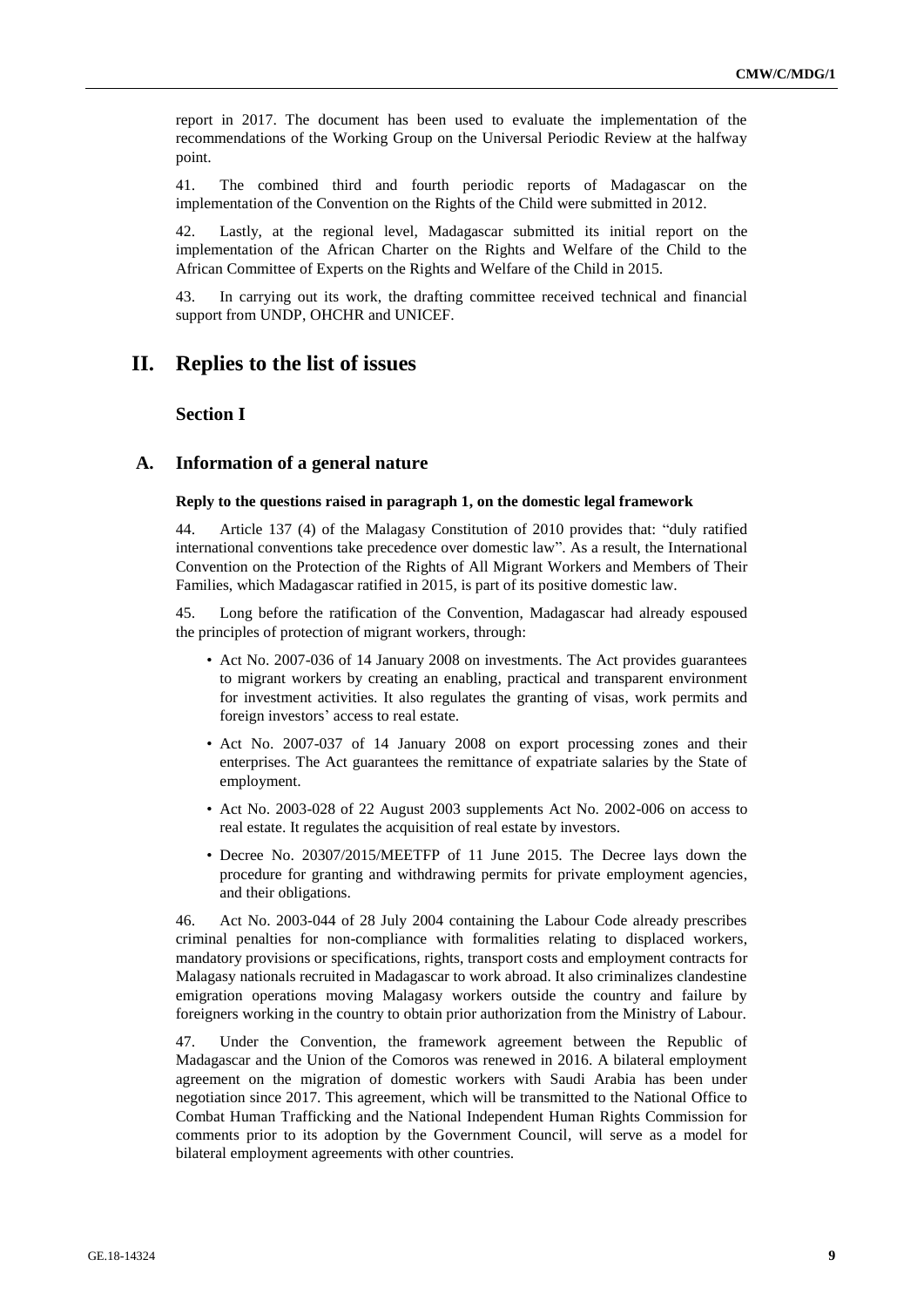48. In addition, a bilateral employment agreement negotiated between Madagascar and Mauritius at the first ministerial session of the Joint Commission, in May 2018, is in the process of being concluded.

- 49. A number of other bilateral agreements have also been entered into, including:
	- The general social security agreement between the Government of the French Republic and the Government of the Republic of Madagascar of 8 May 1967
	- The agreement on the social security scheme for seafarers of 8 November 1969 supplementing the social security agreement of 8 May 1967 between France and Madagascar
	- Cooperation agreements between the Government of the French Republic and the Government of the Republic of Madagascar, signed in Paris, and the exchange of letters regarding the continuation of the agreements of 4 August 1973 between France and Madagascar
- 50. These agreements cover, inter alia:
	- Regulations for sending any domestic workers
	- Pay
	- Protection and improvement of working conditions and occupational health and safety
	- State protection and assistance for migrant workers in difficulty
	- Taxation and social security

## **Reply to the questions raised in paragraph 2, on the policies and strategies relating to the rights of migrant workers and members of their families adopted by Madagascar**

51. Under the Vienna Convention on Consular Relations and the Vienna Convention on Diplomatic Relations, the Ministry of Foreign Affairs must and does provide assistance to all Malagasy nationals in difficulty and to victims of trafficking, violence and ill-treatment. To this end, the Ministry created a directorate responsible for the Malagasy diaspora in 2015 and a service responsible for protecting and assisting Malagasy nationals abroad in 2017.

52. In 2016, a project to construct a profile of the Malagasy diaspora in France was carried out jointly by the Ministry of Foreign Affairs and IOM. The aim of the project is to determine the social and vocational profile of Malagasy nationals living in France.

### **Reply to the questions raised in paragraph 3, on the government ministry or institution responsible for the implementation of the Convention**

53. No single entity has as yet been set up for the implementation of the provisions of the Convention.

54. At present, issues relating to migrant workers fall within the purview of:

- The Ministry of Public Service, Administrative Reform, Labour and Social Laws, acting through the Directorate for Displaced Workers, which grants work permits for expatriates
- The Ministry of Employment, Technical Education and Vocational Training, acting through the Directorate for Overseas Employment and Labour, which issues employment contract visas for emigrant workers
- The Ministry of Foreign Affairs, acting through the Directorate for the Diaspora, which provides assistance to all Malagasy nationals in difficulty
- The Ministry of Population, Social Protection and the Advancement of Women, acting through the Directorate for Expatriate Support, which provides assistance and protection to returning emigrant workers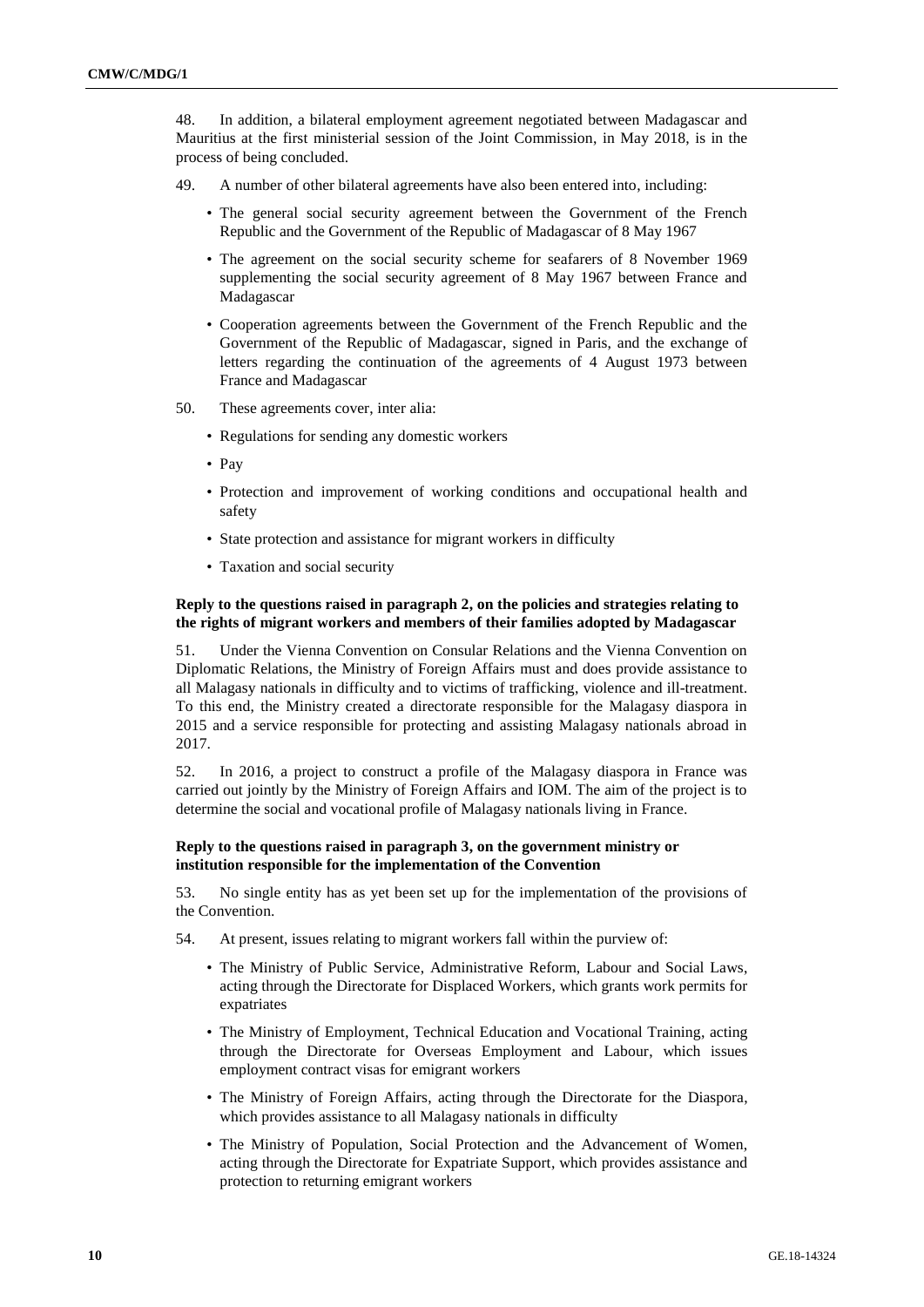• The Ministry of Public Security and the State Secretariat for the Gendarmerie of the Ministry of National Defence, which are responsible for the control of foreign nationals and the issuance of travel documents

55. In order to monitor the emigration of workers, an interministerial committee was established within the Ministry of Employment, Technical Education and Vocational Training by Decree No. 23993/2015/MEETFP of 23 July 2015. The committee's main function is to protect the interests of Malagasy migrant workers abroad.

## **Reply to the questions raised in paragraph 4, on qualitative information and statistical data, disaggregated by sex, age, nationality and migration status, on labour migration flows to and from Madagascar**

56. The lack of disaggregated statistical data on labour migration, unaccompanied children and children left behind by migrant parents complicates the task of assessing the level of implementation of the Convention.

57. However, statistics collected by the Ministry of Employment, Technical Education and Vocational Training provide some information on migrant workers abroad since 2015.

|              | 2015     |           | 2016     |          | 2017      |                | 2018     |                |          |          |          |       |
|--------------|----------|-----------|----------|----------|-----------|----------------|----------|----------------|----------|----------|----------|-------|
| Country      |          | Men Women | Total    |          | Men Women | Total          |          | Men Women      | Total    | Men      | Women    | Total |
| Hong Kong    | $\theta$ | 4         | 4        | $\theta$ | $\theta$  | $\overline{0}$ | $\theta$ | $\overline{0}$ | $\theta$ | $\theta$ | $\theta$ | 0     |
| Seychelles   | $\theta$ | 3         | 3        |          | $\theta$  |                | $\theta$ | $\overline{0}$ | $\theta$ | $\theta$ |          |       |
| Mauritius    | 34       | 53        | 87       | 11       | 17        | 28             | 115      | 38             | 153      | 15       | 3        | 18    |
| France       | $\theta$ | $\theta$  | $\theta$ | $\theta$ | $\theta$  | $\overline{0}$ | $\theta$ | $\overline{0}$ | $\theta$ | $\theta$ |          |       |
| <b>Total</b> | 34       | 60        | 94       | 12       | 17        | 29             | 115      | 38             | 153      | 15       | 5        | 20    |

#### **Evolution in the number of employment contract visas (2015–2018)**

Table 3

Table 4

*Source*: Ministry of Employment, Technical Education and Vocational Training, January 2018.

58. According to the table, the number of foreign migrant workers who obtained an employment contract visa from the Ministry of Employment, Technical Education and Vocational Training decreased significantly in 2016, from 94 in 2015 to 29.

59. In 2017, 153 foreign migrant workers obtained an employment contract visa, including 115 men and 38 women. In January 2018, the Ministry issued 20 employment contract visas.

#### *Year Number of foreign nationals removed Grounds* 2015 80 – Illegal stay – Prohibition of entry – Regularization of status – Lost/expired passport – Incorrect visa – Clandestine worker – Forgery and use of forged long-stay visa – Obtaining a visa by irregular means 2016 81 2017 201 January 2018 10 **Total 372**

# **Annual statistics on foreign nationals removed from Madagascar in 2015, 2016, 2017 and 2018**

*Source*: Central emigration control service.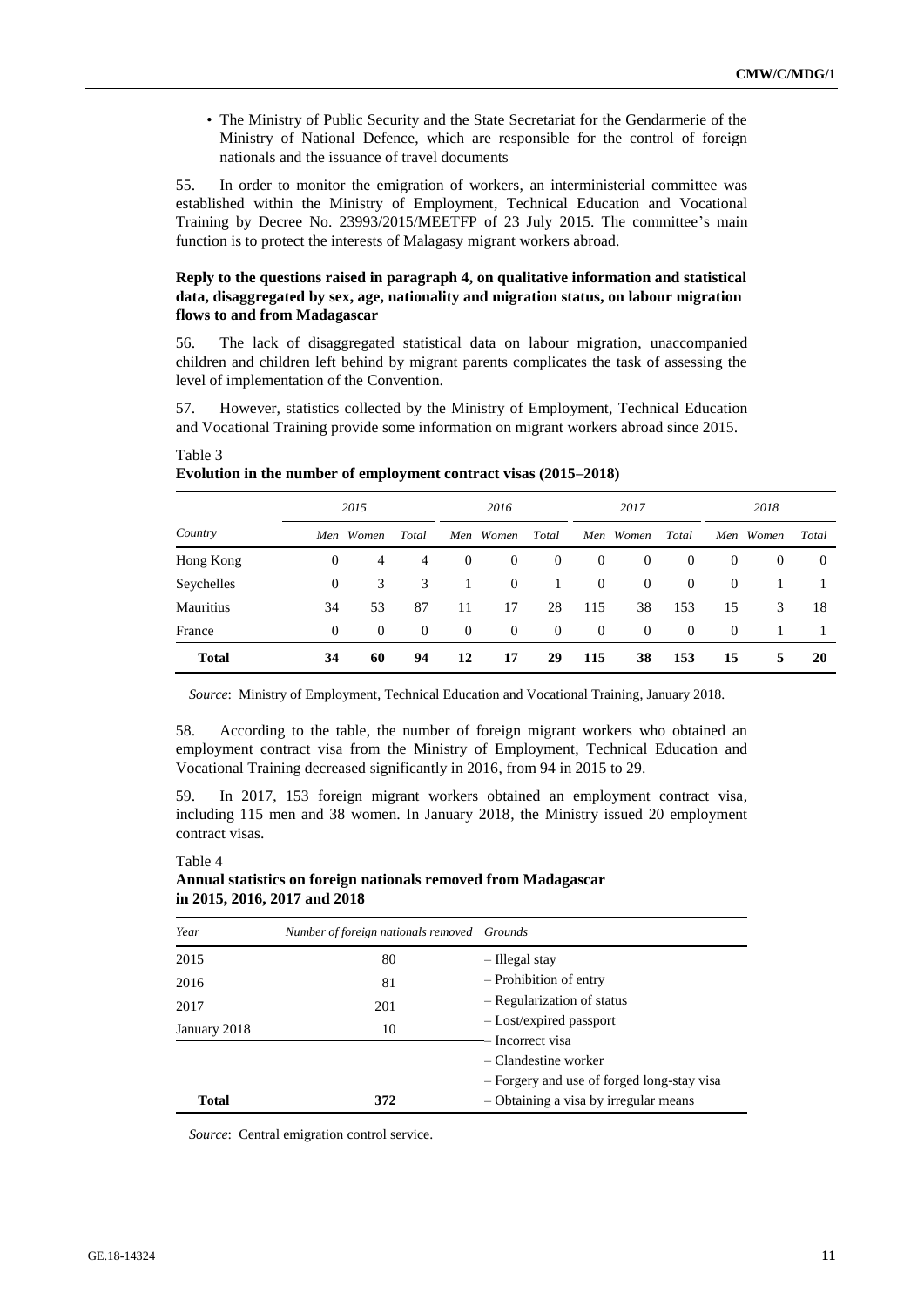## **Reply to the questions raised in paragraph 5, on the establishment of the National Independent Human Rights Commission**

60. The National Independent Human Rights Commission was established by Act No. 2014-007 of 2 July 2014. It has been operational since 13 October 2016, when its members were sworn in. This new human rights institution complies with the Paris Principles, as its members are independent and most of its membership is composed of representatives of civil society organizations working in the field of human rights and elected by their peers; the institution takes orders from no one and has its own budget, which figures in the financing and budget legislation.

61. The National Independent Human Rights Commission is competent to receive complaints from individuals concerning human rights violations. It examines such complaints with a view to issuing an opinion or a recommendation.

62. The Commission is also competent to conduct visits to places of detention, including places where migrant workers are detained.

63. To make the Commission operational, the Ministry of Finance and Budget provided it with a building to serve as its headquarters. A secretary-general, an accounting officer and procurement staff have also been appointed to ensure the smooth running of the institution.

64. The Commission has already conducted activities to promote and protect human rights. Since 2016, awareness-raising campaigns and regional visits have been conducted and radio and television programmes have been broadcast.

## **Reply to the questions raised in paragraph 6, on efforts to promote and publicize the Convention and to increase the visibility of its provisions**

65. Various activities have been undertaken by different entities.

66. Information sessions to publicize ratified conventions were held on the day for senior members of the judiciary organized by the Ministry of Justice in 2017.

67. Actions to publicize the Convention by involving public and private media have been undertaken by the Ministry for Communications and Institutional Relations. For example, on 8 March 2015, International Women's Day, a special programme on the situation of Malagasy workers abroad was broadcast on the Malagasy National Radio Service with the participation of the Ministry of Population, Social Protection and the Advancement of Women, the Ministry of Public Service, the airport and border police and the Association of Professional Social Workers.

68. The provisions of the Convention relating to the protection of migrant workers' rights were also publicized on the Malagasy National Radio Service and the Malagasy Television Service in July 2016 and published in a number of daily newspapers at the initiative of the Ministry for Communications and Institutional Relations.

## **Reply to the questions raised in paragraph 7, on training programmes on the human rights of migrant workers**

69. Related data are not yet available.

## **Reply to the questions raised in paragraph 8, on the cooperation and interaction between the Government and civil society**

70. Civil society organizations working in the field of migrant worker protection and the National Independent Human Rights Commission have played an active role in initiatives to protect the rights of migrant workers and members of their families, particularly in the areas of awareness-raising, dissemination of texts and the provision of care and support for victims.

71. Civil society organizations have also been involved in producing and collecting the data necessary for the preparation of this report.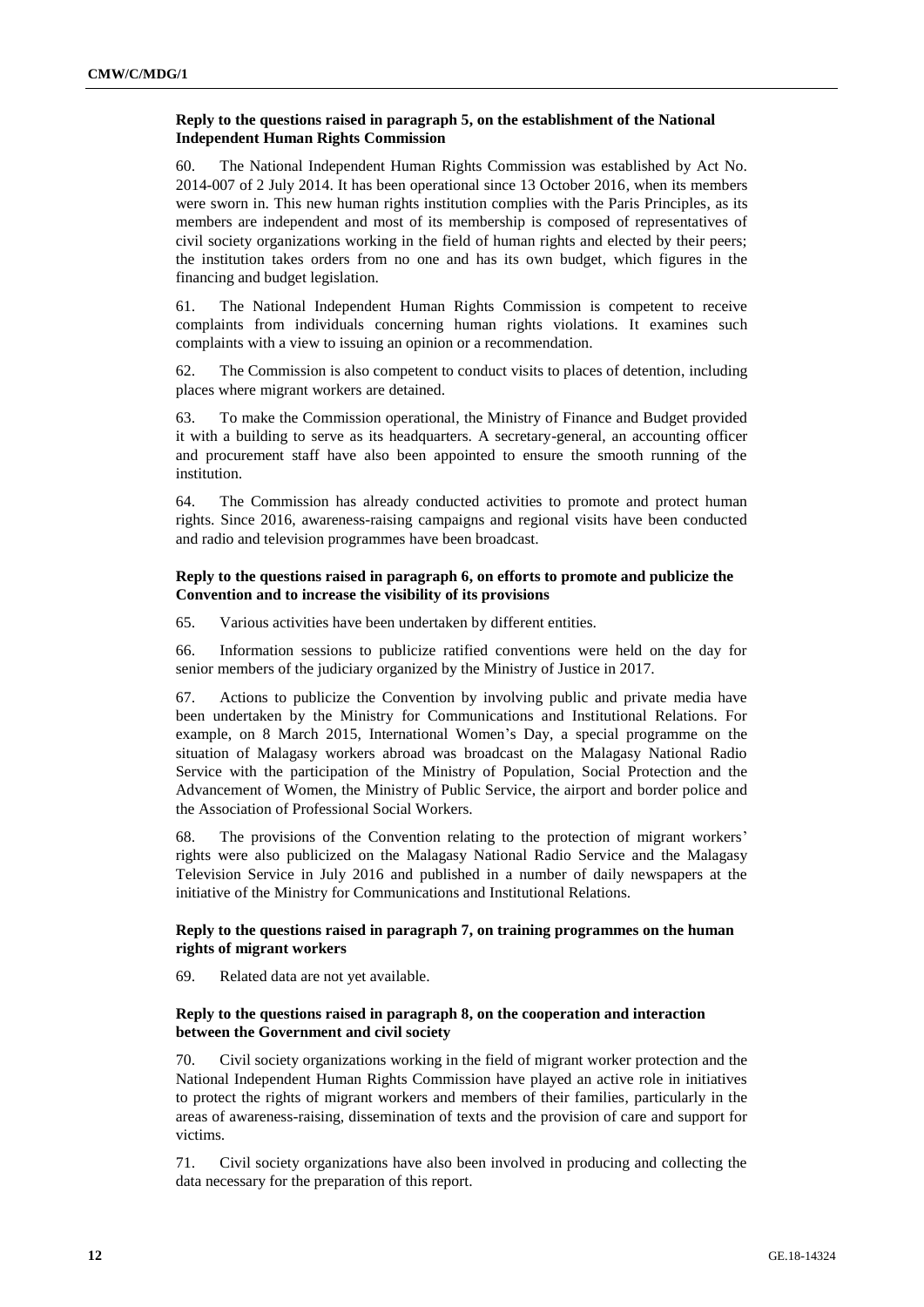### **Reply to the questions raised in paragraph 9, on private employment agencies**

72. Article 248 of Act No. 2003-044 of 28 July 2004 containing the Labour Code provides for the introduction of specialized employment and placement services, or private employment agencies. Under this provision, the Government adopted Decree No. 2005/396 of 28 June 2005 laying down the conditions for establishing such services and the procedure for their operation.

73. Before 2015, 54 private employment agencies had been registered. In order to combat any kind of unlawful sending or exploitation of migrants, the Ministry of Employment, Technical Education and Vocational Training revoked all employment agency permits through Decree No. 20308/2015/MEETFP, of 11 June 2015. Since that date, no further permits have been granted.

74. Pursuant to Decree No. 20307/2015/MEETFP of 11 June 2015 laying down the procedures for granting and revoking permits for private employment agencies and their obligations, private employment agencies must conclude a partnership agreement with a corresponding employment agency or service abroad. Such partnership agreements are to set out the rights and obligations of both parties. In addition, article 5 (2) of the abovementioned Decree stipulates that candidates who are sent abroad remain under the responsibility of the employment agency until they return to Madagascar. Private employment agencies are also obliged to provide quarterly and annual reports on job offers, requests for employment and placements, by sector and occupational group.

75. Permits for private employment agencies are issued in response to applications by the agencies. The list of documents to be supplied appears in article 2 of the Decree:

- A request on plain paper addressed to the Minister of Employment
- A photocopy of the notification of the opening of the employment agency certified as compliant by a district or commune with the relevant jurisdiction
- The curricula vitae of all staff, together with certified photocopies of their diplomas, particularly those of the vocational counsellors
- A description of the services provided and/or the procedure used.
- The cost of each service provided by the private employment agency
- A detailed plan of the private employment agency's premises
- A permit authorizing the recruitment of Malagasy workers.
- A certificate attesting to the existence of the company or employment agency in the host country
- A partnership agreement between the private employment agency in Madagascar and the partner employment agency or company abroad

76. The permit is granted for a period of two years, renewable. The Ministry of Employment, Technical Education and Vocational Training may revoke the permit if the private employment agency commits any irregularities or offences.

77. As to the roles and responsibilities of recruitment agencies and their joint responsibilities, in accordance with article 2 of the above-mentioned Decree, they must be specified in the partnership agreement concluded between private employment agencies in Madagascar and the partner agency or company abroad.

78. Regarding insurance for migrant workers, article 5 of the Decree stipulates that candidates sent abroad remain under the responsibility of the employment agency until they return to Madagascar.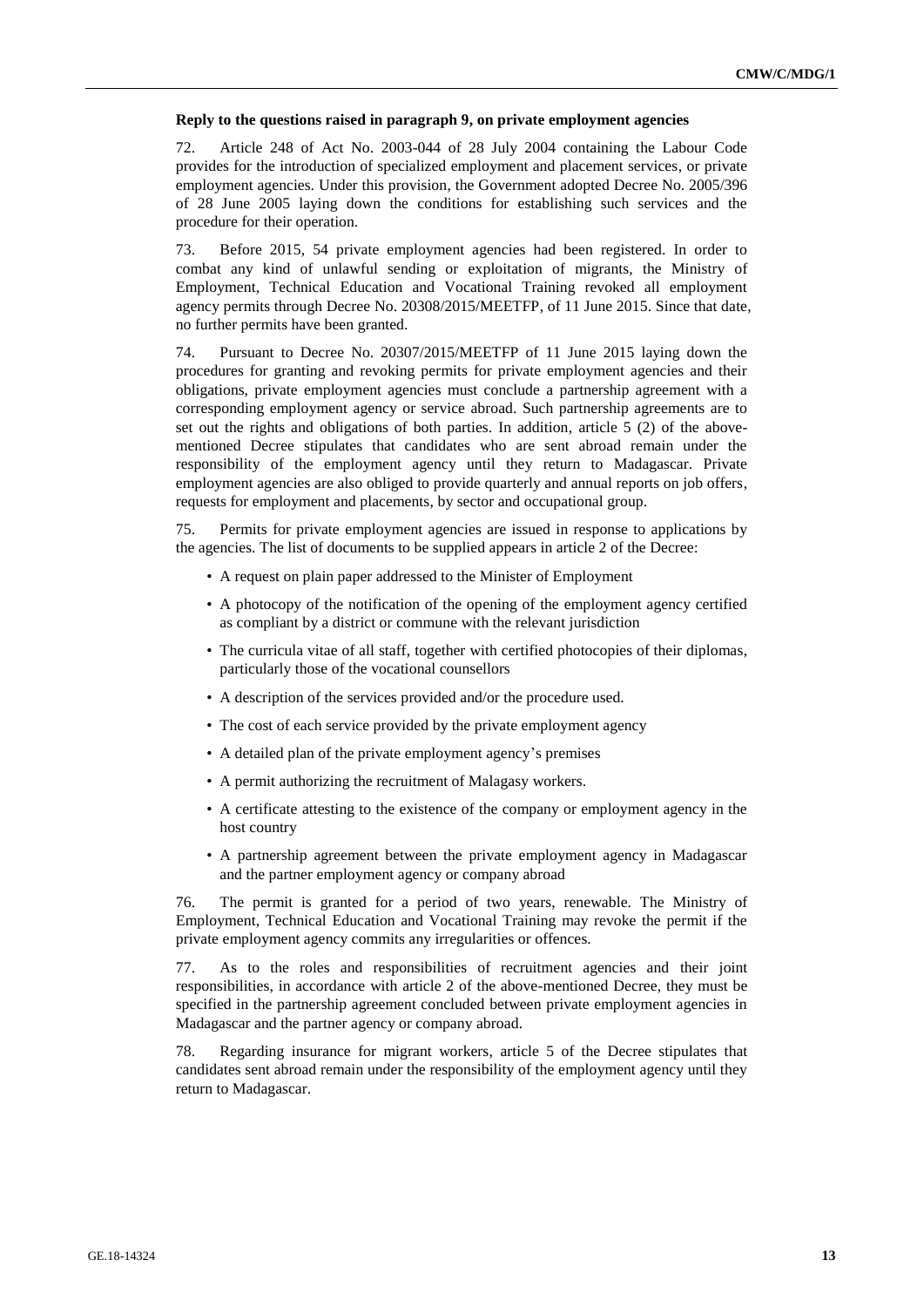# **B. Information in relation to articles of the Convention**

## **1. General principles: articles 83 and 84**

## **Reply to the questions raised in paragraph 10 on whether the Convention has been directly applied and/or invoked directly before the courts**

79. Duly ratified conventions may be invoked at all stages of court proceedings.

80. Efforts have been made by domestic judges to ensure that the Convention is duly applied. At the event for senior members of the judiciary held in 2017, specific activities were conducted in an effort to raise the awareness of judges of the applicability of such conventions. In addition, a meeting on mutual cooperation took place on 1 February 2018 between the Ministry of Justice and the judges of the Court of First Instance of Antananarivo, during which judges were encouraged to apply the conventions duly ratified by Madagascar. This exercise will be undertaken in all the courts of first instance of Madagascar.

81. In 2015, the Migrant Workers Service, which is attached to the Directorate for Expatriate Support, was set up within the Ministry of Population, Social Protection and the Advancement of Women. It has a mandate to receive complaints from migrant workers and members of their families, who can benefit from the information, advice and guidance services provided by it in all regions of Madagascar, particularly information on available remedies.

82. Since 2017, the Ministry of Population, Social Protection and the Advancement of Women has received four complaints, filed by family members of migrant workers in difficulty in Mauritius, Kuwait and China. They were referred to the Directorate for the Diaspora of the Ministry of Foreign Affairs for processing and follow-up.

83. The table below shows the number of complaints filed by family members of migrant workers in difficulty and received by the Ministry of Population, Social Protection and the Advancement of Women.

| Total number   | Sex | <b>Destination</b> | Departure date   |
|----------------|-----|--------------------|------------------|
| $\overline{4}$ | М   | <b>Mauritius</b>   | 23 February 2017 |
|                | F   | Kuwait             | 15 June 2017     |
|                | F   | China              | 14 November 2017 |
|                | F   | China              | February 2016    |

#### Table 5 **Number of complaints from migrant workers in difficulty**

84. The Ministry of Foreign Affairs serves all Malagasy migrant workers, even those in an irregular situation. In a State party, foreign migrant workers in irregular situations are the responsibility of the diplomatic or consular representatives of their countries.

85. Under articles 6, 7 and 8 of the Vienna Convention on Consular Relations, the Government of Madagascar may take responsibility for foreign nationals in difficulty when they have no access to diplomatic representation or consular services.

86. At the same time, migrant workers, even those in an irregular situation in Madagascar, may benefit from the legal and regulatory provisions for the protection of vulnerable persons.

87. Providing legal assistance is part of the role of consular officers, who are called upon to provide legal advice or to support the person concerned in all necessary legal and administrative procedures. In the case of migrant workers in irregular situations who are arrested by the authorities, criminal investigation officers are obliged to inform their consulate or diplomatic representatives and to provide an interpreter.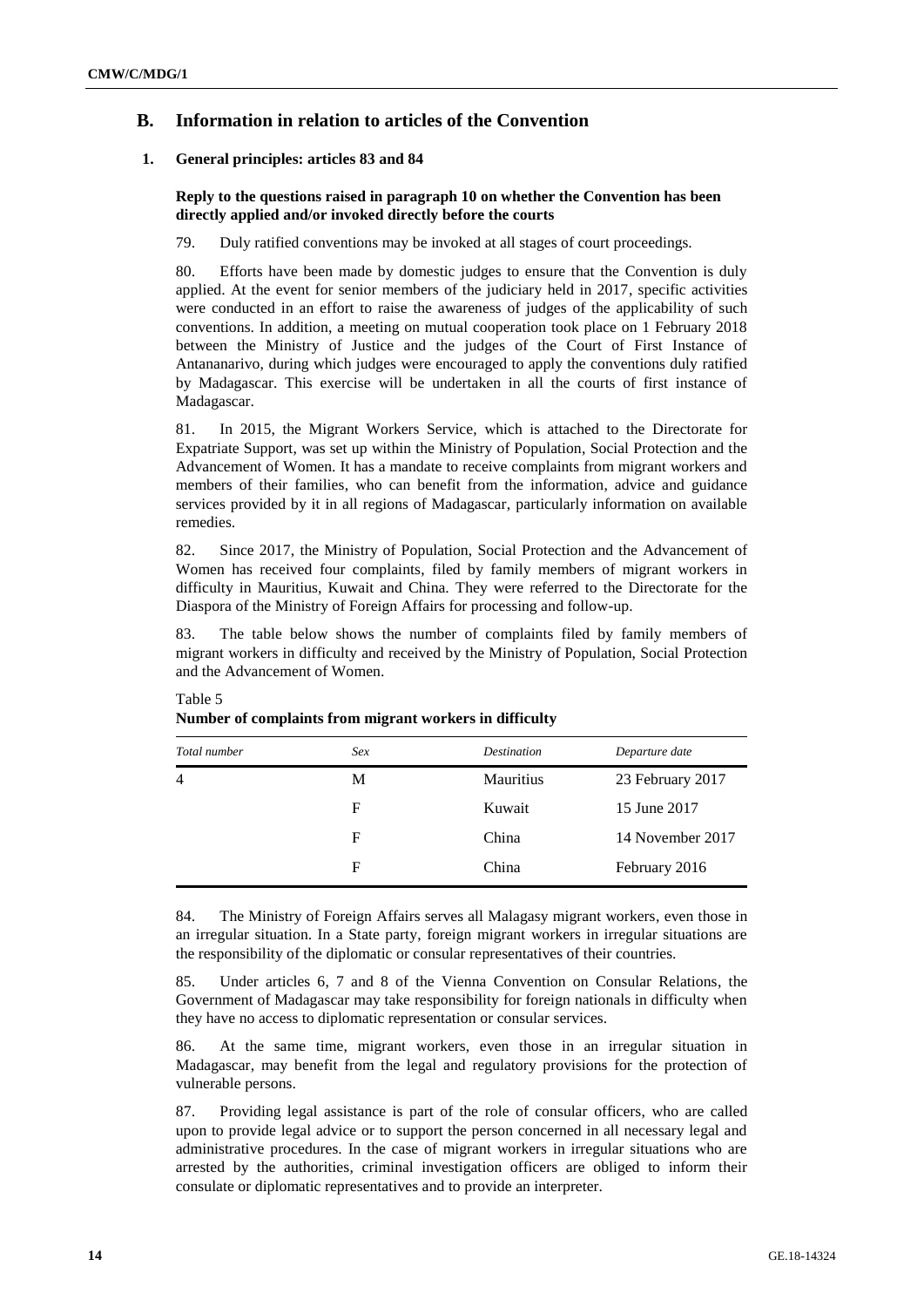### *Redress and compensation for victims*

88. As to redress and compensation, the Ministry of Foreign Affairs provides mediation services and facilitates procedures for victims who have been wronged by their employers.

89. Migrant workers in Madagascar are covered by the provisions on redress and compensation of Act No. 2003-044 of 10 June 2004 containing the Labour Code. Article 199 stipulates that "Any worker or employer may request the labour inspectorate to settle the dispute amicably ...".

90. In order to obtain redress or compensation for damages resulting from a rights violation, a worker who is victim must take legal action, in accordance with the provisions of article 204, which provides that:

"The labour inspector shall determine the rights of the complainant worker provided by the relevant legislation and shall order, accordingly, the restoration of those rights and the payment of the sum due to the injured worker pursuant to the applicable legal and regulatory provisions, in the event of:

- Failure to issue a dismissal letter
- Non-payment of salary
- Non-payment of compensation for unused leave
- Non-payment for a period of notice
- Non-payment of severance pay, if appropriate
- Non-issuance of a provisional employment certificate or a work certificate

Failure to pay or to reinstate the worker concerned shall result in a direct action being brought before the competent judicial body."

## **2. Part II of the Convention: article 7**

## **Reply to the questions raised in paragraph 11, on the rights of migrant workers under domestic legislation**

91. Even before Madagascar ratified the Convention in 2015, all forms of discrimination were prohibited. Article 6 of the 2010 Constitution guarantees the equality of all persons and the enjoyment of fundamental rights and freedoms by all persons without discrimination of any kind.

92. The Labour Code and the Criminal Code likewise prohibit all discriminatory practices.

93. The Labour Code is applicable to all employers and all workers, irrespective of their nationality, status or the sector to which their employment contract pertains in Madagascar. Foreign migrant workers in Madagascar thus benefit from the same protection afforded by the provisions of the Labour Code.

## **3. Part III of the Convention**

## **Articles 8 to 15**

## **Reply to the questions raised in paragraph 12, on the exploitation of migrant workers**

94. In Madagascar, the majority of migrant workers are employed in the areas of trade and industry. To date, no foreign migrant workers employed in the agricultural or domestic service sectors have been identified in Madagascar.

95. As to the measures taken to bring domestic legislation into line with the ILO Forced Labour Convention, 1930 (No. 29) and ILO Convention No. 105, Act No. 2014-040 of 20 January 2015 on combating trafficking in persons, criminalizes forced labour and slaverylike practices, the subject of these Conventions.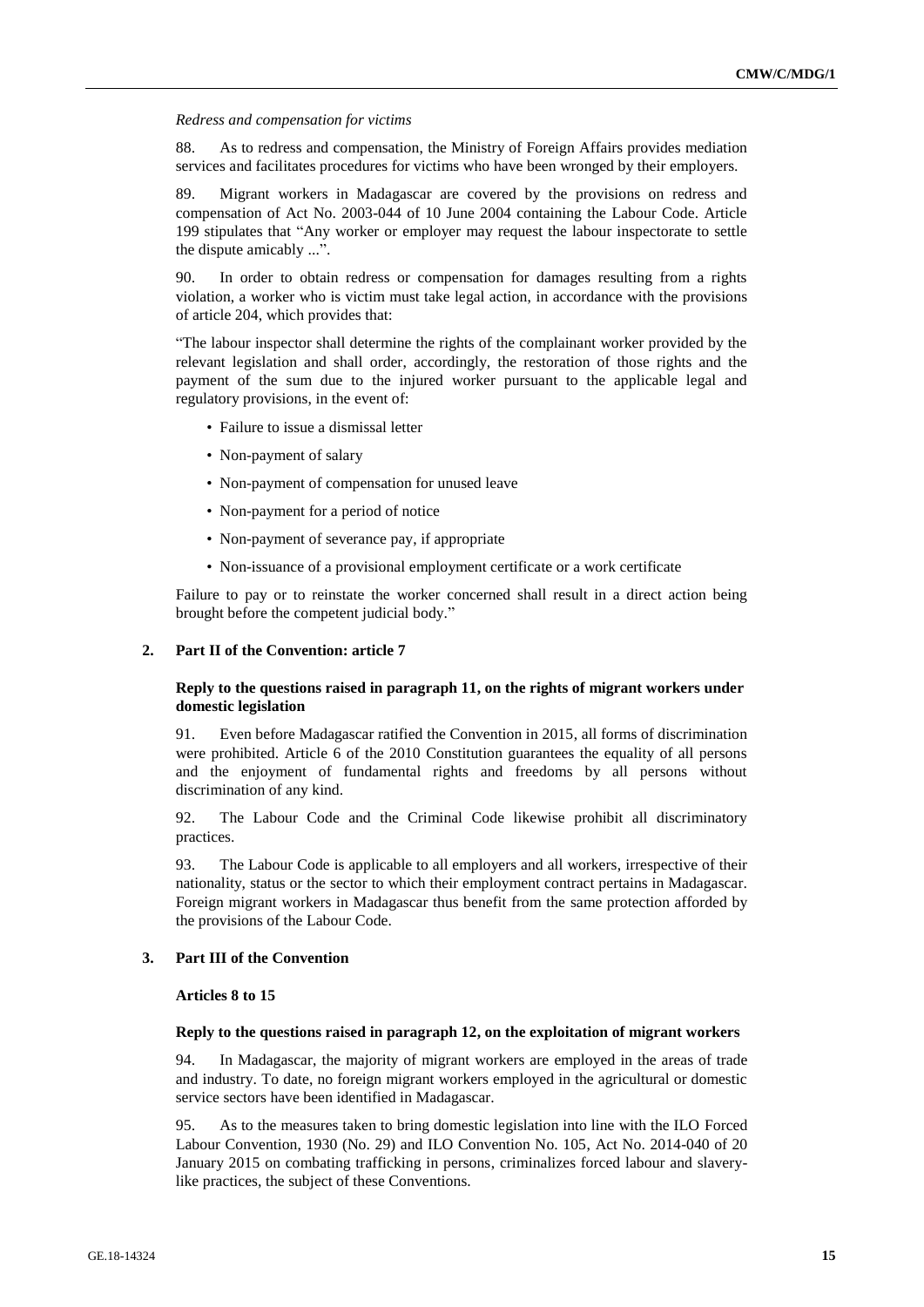96. In addition, Decree No. 2007-563 on child labour was adopted in accordance with the provisions of these ILO conventions.

97. This Decree prohibits all forms of forced or compulsory labour, including the sale and trafficking of children, the use of children as collateral to pay off family debt, slavery and forced or compulsory recruitment of children for use in armed conflicts.

### **Reply to the questions raised in paragraph 13, on the protection of Malagasy workers abroad following their departure from Madagascar**

98. Consular officers provide legal assistance to Malagasy workers abroad. They provide advice and support them in all the necessary legal and administrative procedures.

99. Pursuant to Decree No. 2013/594 suspending the sending of migrant workers to high-risk countries, attempts to send 140 migrant workers were thwarted between 2015 and 2017.

100. Moreover, border management and control have been strengthened. Since 2016, the Government, in partnership with IOM, has been implementing a project on integrated border management, the aim of which is to improve the coordination of the activities of all those involved in border management in Madagascar and to create a platform for the exchange of information.

101. In the long term, the project also provides for the deployment of modern materials and equipment at border posts (airports and ports) to enhance safety and strengthen security. The following bodies are involved in the implementation of this project for the period 2016–2019: the Ministry of Public Security, the State Secretariat for the Gendarmerie, the Ministry of Public Health, the Customs Service and the Maritime and River Port Agency.

102. In order to strengthen border protection, the Maritime Information Fusion Centre was established in 2015, pursuant to Decree No. 2015-998 of 23 June 2015.

103. The Centre's mandate includes cooperation with international and regional organizations in the fields of security and the fight against illicit trafficking, including the smuggling of migrants.

104. In 2016, advanced coastal surveillance squads were set up within the Gendarmerie to help combat irregular migration.

105. The squads are located in coastal locations owing to the vulnerability and the persistence of trafficking cases in these areas and are already operational in the regions of Sava, Diana, Analanjirofo, Atsimo-Atsinanana and Anosy.

106. The squads have been allocated speedboats under partnership agreements concluded between the Government of Madagascar and the Governments of China and the United States.

#### **Articles 16 to 22**

## **Reply to the questions raised in paragraph 14, on the criminalization of immigrationrelated offences**

107. Ordinance No. 62-041 of 19 September 1962 on general provisions of domestic and private international law provides for the enjoyment by foreign nationals of the same rights as nationals, with the exception of those expressly denied them by law. This provision is, however, subject to reciprocity.

108. With regard to the exchange of prisoners, Madagascar does not yet have statistics on migrant workers. However, a list of the names of foreign prisoners is kept by the Prison Service. Available statistics show that 41 foreign nationals were detained in April 2014, 48 in September 2014, 30 in October 2017, and 23 in June 2018.

109. Under the partnership agreement on the transfer of persons sentenced to deprivation of liberty between Mauritius and Madagascar, 21 detainees, including 4 men and 17 women, were transferred from Mauritius to Madagascar in 2016 and 2017.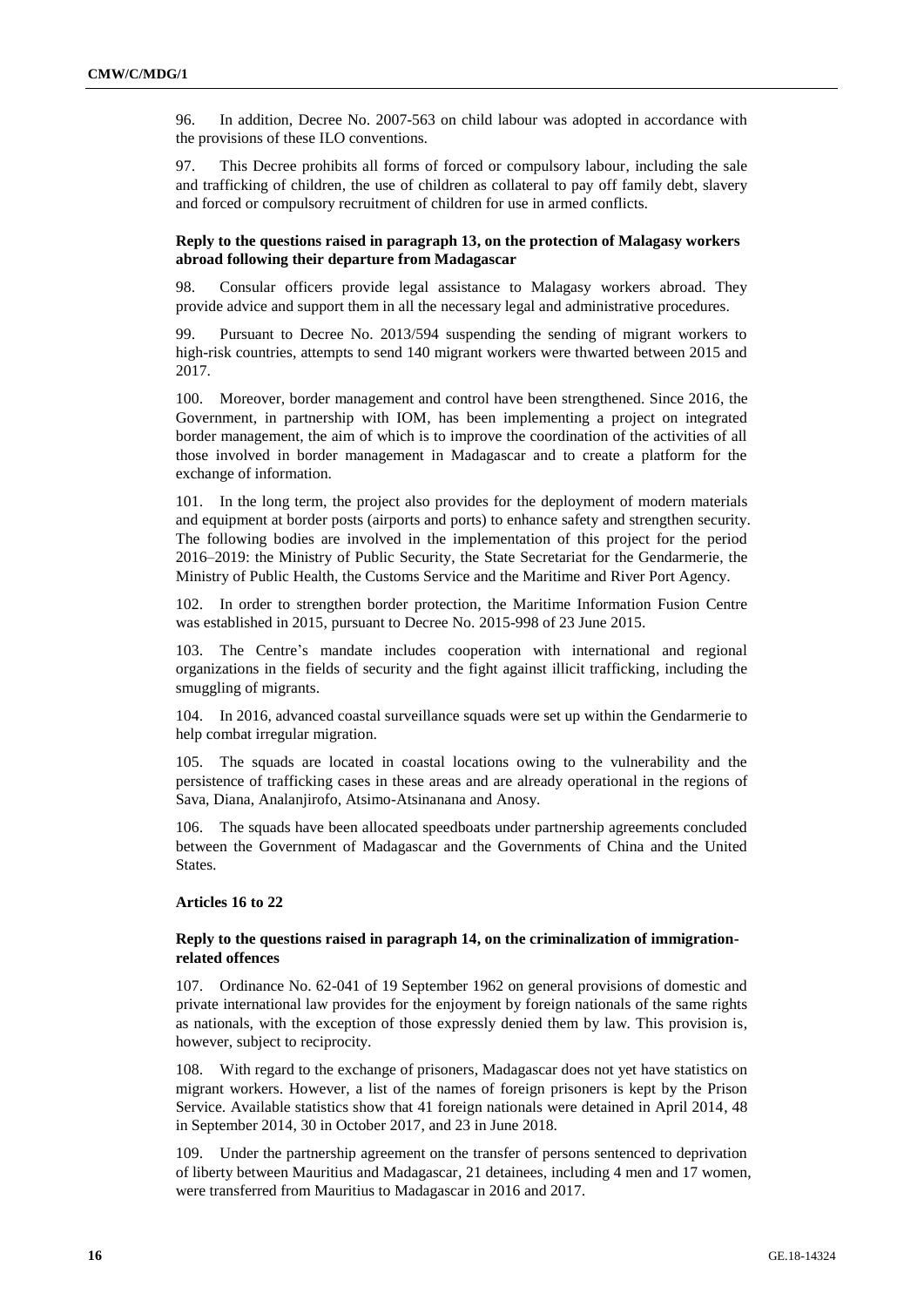110. Articles 12, 18, 19, 20 and 21 of Act No. 62-006 of 6 June 1962 laying down the arrangements for the organization and control of immigration criminalize immigrationrelated offences such as:

- Irregular entry
- Refusal to leave the country on expiry of lawful stay
- Fraudulent entry, either by making false statements to obtain the necessary documents or by using false documents
- Aiding and abetting illegal entry into the country
- Employment of a foreign national who does not possess a work permit or who holds a permit valid for another occupational category

*Access to a lawyer and an interpreter in situations involving the investigation, arrest, detention or deportation of migrant workers and members of their families for immigrationrelated offences*

111. Access to a lawyer is guaranteed by article 53 bis of the Code of Criminal Procedure, which obliges the judge "during the initial hearing of persons charged with an offence" to "advise them, if they have not designated counsel, of their right to choose a defence counsel from among the trainee lawyers who are members of the Madagascar Bar or a business agent or any other person of their choosing, subject to the legislation in force". A detained person facing charges may, immediately after his or her first appearance, communicate freely with counsel. The prohibition on communication does not apply to the latter under any circumstances.

112. The legislation in force in Madagascar sets out the fundamental procedural guarantees related to the exercise of the right to a defence. All persons in the territory of Madagascar, including migrant workers, benefit from these guarantees. With regard to access to a lawyer, article 53 of the Code of Criminal Procedure provides that "during the initial hearing of any person suspected of having committed an offence or a crime, the criminal investigation officer shall advise the suspect of his or her right to choose a defence counsel from among the lawyers who are members of the Madagascar Bar or a business agent or any other person of his or her choosing, subject to the legislation in force".

113. Access to an interpreter is guaranteed to all persons under investigation. It is the responsibility of the criminal investigation officer to call for a person to translate before the start of any hearing.

114. Criminal investigation officers, in cooperation with the Ministry of Foreign Affairs, must also notify the diplomatic or consular representation of immigrant workers immediately after their arrest.

## **Reply to the questions raised in paragraph 15, on the situation of Turkish teachers and businesspersons in Madagascar**

115. The Turkish teachers have refugee status under the Convention relating to the Status of Refugees. The Central Service for Territorial Surveillance, having received a judicial information note, arrested the 13 Turkish teachers on the grounds of their irregular stay in Madagascar. As they were found to be in possession of false visas, their passports were confiscated. Their cases were then referred to the public prosecutor's office, which released them pending trial. In spite of this judicial decision, the Ministry of the Interior issued an expulsion order against them. In the meantime, they have applied for refugee status.

#### **Article 23**

## **Reply to the questions raised in paragraph 16, on the systems in place in embassies, consulates and labour attachés to assist and protect Malagasy migrant workers**

116. All Malagasy migrant workers, even those in irregular situations, are entitled to receive services from the Ministry of Foreign Affairs.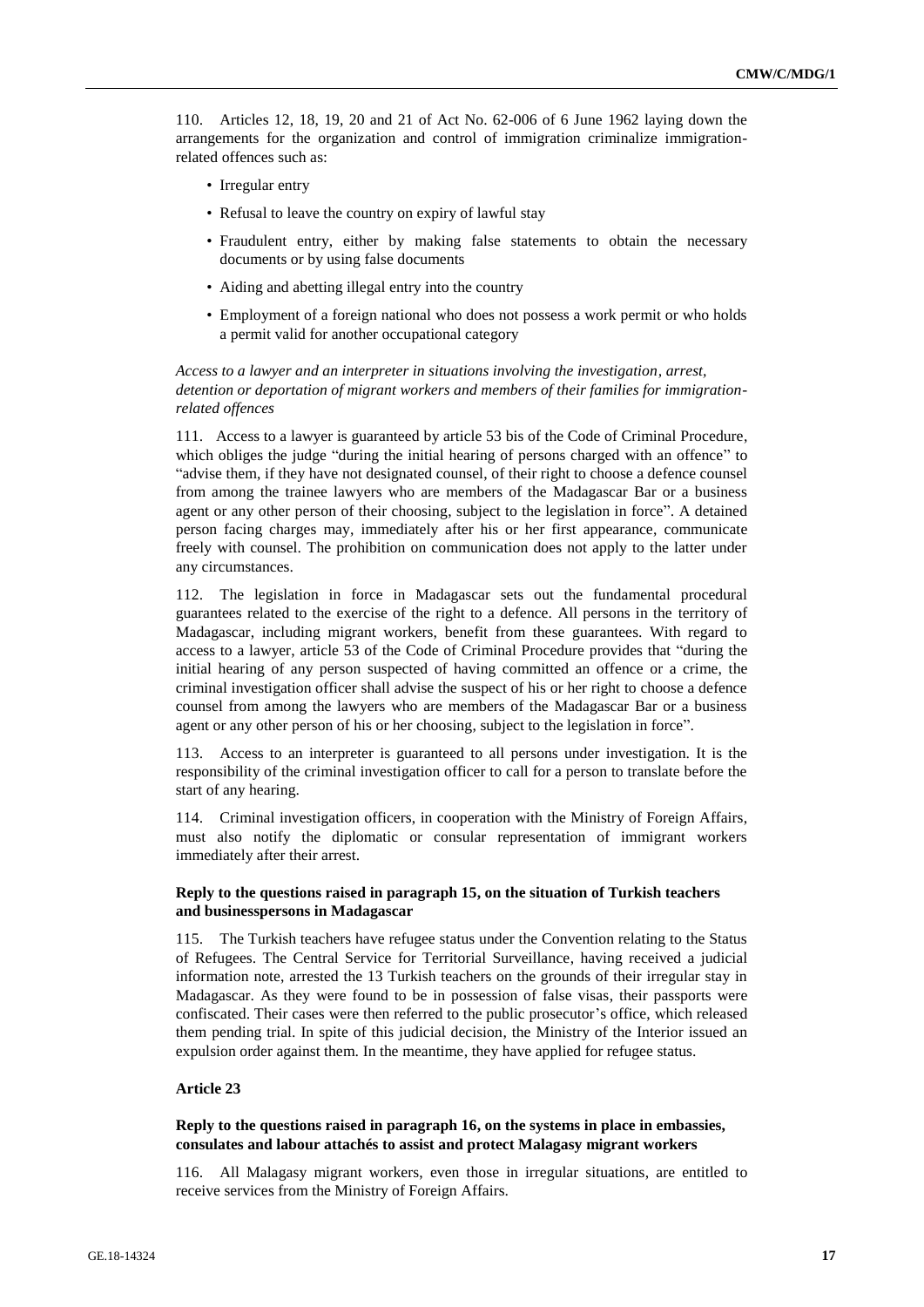117. Articles 5, 6, 7 and 8 of the Vienna Convention on Consular Relations of 1963 provide for protection and assistance for nationals, regardless of their status in the territory of the receiving State, and the provision of help and assistance to natural and legal persons of the sending State; "a consular officer may, in special circumstances, with the consent of the receiving State, exercise his functions outside his consular district"; "the sending State may, after notifying the States concerned, entrust a consular post established in a particular State with the exercise of consular functions in another State, unless there is express objection by one of the States concerned" and "upon appropriate notification to the receiving State, a consular post of the sending State may, unless the receiving State objects, exercise consular functions in the receiving State on behalf of a third State".

*Measures in place to facilitate outreach to vulnerable Malagasy migrant workers in destination countries, particularly where the State party does not have diplomatic or consular representation*

118. Prior to departure, all migrant workers receive training to raise their awareness of their rights and obligations in the State of employment, the culture of the country of destination and the language of the country of employment.

#### **Articles 25 to 30**

## **Reply to questions raised in paragraph 17, on legal and labour protection and labour law enforcement mechanisms**

119. Article 1 of Decree No. 69-145 of 8 April 1969 containing the Social Security Code provides that persons hired by employers and similar persons (as defined by the different compensation schemes managed by the Social Security Fund who, in Madagascar, employ one or more of the persons<sup>3</sup> referred to in article 3 of Ordinance No. 62-078 of 29 September 1962) enjoy legal protection, regardless of their age, sex, family status and nationality.

120. Article 5.4 of Act No. 2007-036 of 14 January 2008 on export processing zones and their enterprises in Madagascar provides that "every export processing enterprise is required to pay the social security contributions provided for in the Labour Code and the Social Security Code to the authorities concerned. No discriminatory measures in respect of rates or scales of contributions may be applied to expatriate staff. Nevertheless, they may, on request, be exempted from this obligation and no longer enjoy the rights and benefits arising from the payment of these contributions, by providing proof of actual payment of the contributions due to the foreign social security organization."

## **Reply to the questions raised in paragraph 18, on the conformity of domestic labour legislation with ILO Convention No. 100 and ILO Convention No. 111**

121. Malagasy labour legislation is in conformity with ILO Convention No. 100 and ILO Convention No. 111.

122. Article 1 of Act No. 2004-044 of 28 July 2004 containing the Labour Code states that "the Act applies to all employers and workers whose employment contract, regardless

(2) The seafarers referred to in Ordinance No. 60-047 of 22 June 1960 containing the Merchant Marine Code;

(3) Farmers employed under article 11 of Ordinance No. 60-002 of 24 July 1962 establishing the reciprocal relationships between tobacco growers and the farmers employed by them;

(4) All persons referred to in article 3 of Decree No. 57-245 of 24 February 1957 on reparation and the prevention of occupational accidents and occupational diseases.

The extension of these benefits to any other category of person shall be determined by law."

<sup>&</sup>lt;sup>3</sup> Article of Ordinance No. 62-078 of 29 September 1962 establishing the National Fund for Family Allowances and Accidents at Work:

<sup>&</sup>quot;The National Fund benefits:

<sup>(1)</sup> Workers within the meaning of article 1 of Ordinance No. 60-119 of 1 October 1960 containing the Labour Code and its implementing regulations;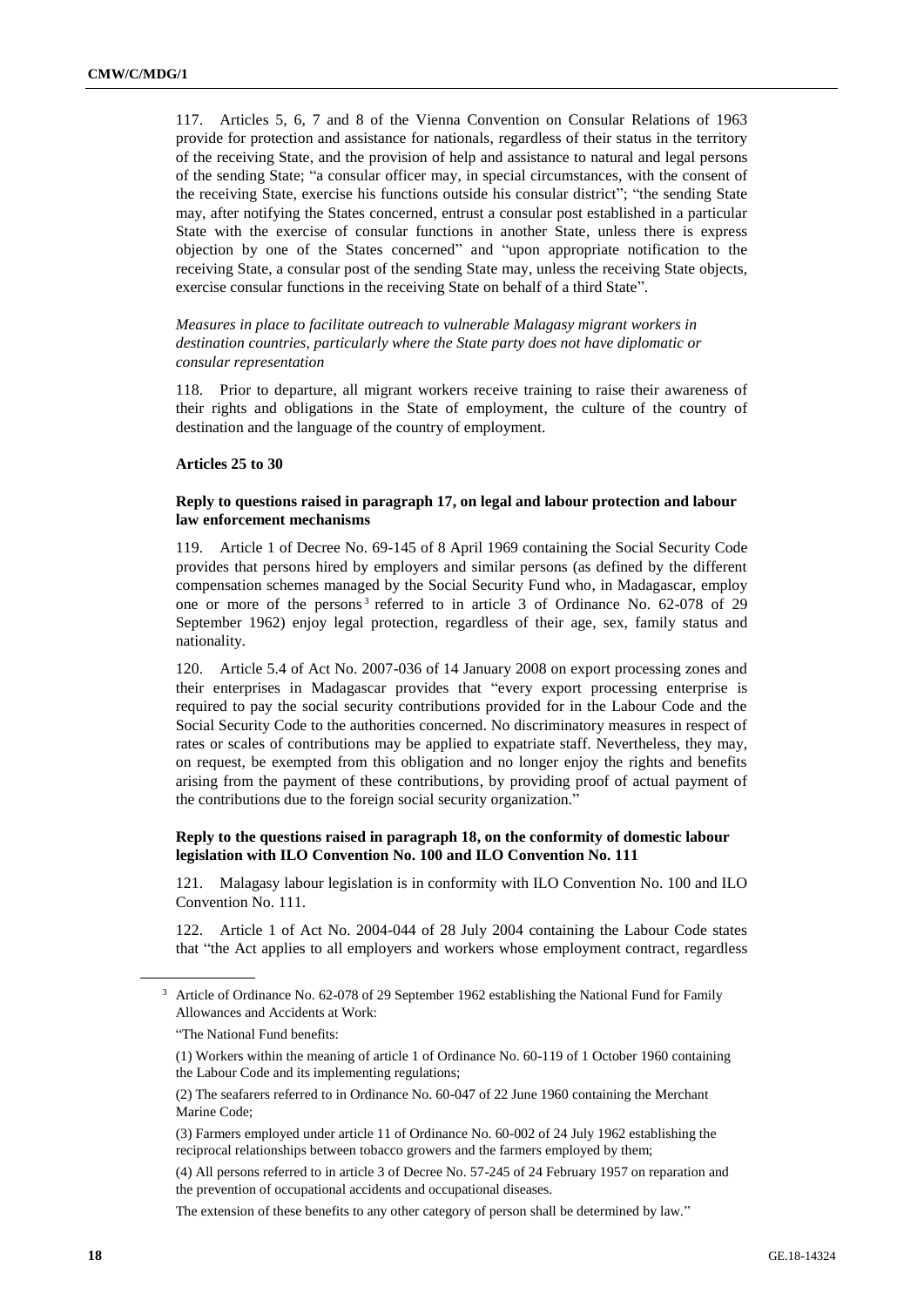of its form, is performed in Madagascar. As such, all employers, regardless of nationality, status or sector of activity, shall be subject to the provisions of this Act", which is in keeping with articles 2 and 4 of ILO Convention No. 100.

123. In addition, article 53 of the Labour Code stipulates that "given equivalent professional qualifications, the same job and work of equal value, wages shall be equal for all workers regardless of origin, colour, ethnicity, sex, age, trade union membership, opinions or status, subject to the conditions set out in this Chapter".

#### *Unemployment benefits*

124. There is no unemployment benefit scheme in Madagascar.

#### *Discrimination*

125. In accordance with ILO Convention No. 111, article 5 of the Labour Code stipulates that no employees may be subject to penalties, discrimination in their career or their work, or dismissal, for resisting harassment by an employer, an employer's representative or any other persons who, in abuse of the authority conferred upon them by virtue of their duties, workplace relationships or position in the company, have given instructions, made threats, imposed restrictions or exerted pressure of any kind on an employee in order to obtain favours of a sexual or other nature for his or her benefit, or for the benefit of a third party.

#### *Administrative measures for wage setting*

126. The most representative workers' organizations and employers' groups enter into negotiations with a view to establishing the minimum wage scale to be applied. Following the negotiations, the National Labour Council issues its opinion, and the State ratifies the wage by decree.

## **Reply to the questions raised in paragraph 19, on the national programme for the rehabilitation of civil status**

127. Any child born in the national territory has the right to be registered at birth and to a nationality.

128. Madagascar has just updated its nationality policy to allow Malagasy mothers to transmit their nationality to their children pursuant to Act No. 2016-038 of 25 January 2017.

129. This new law provides that women have the ability to transmit their nationality to their children in the same manner as Malagasy men, regardless of their marital status, in order to ensure respect for the principle of gender equality.

130. It also provides that children born to a father or mother who is a Malagasy national acquire that nationality regardless of their status as legitimate children or as children born out of wedlock, thus preserving the right of all children to a nationality.

131. In addition, a bill to revise Act No. 61-025 of 9 October 1961 on civil status records was adopted by Parliament during its May 2018 session. The bill provides for, inter alia:

- Digitalizing the civil registry
- Establishing national and local civil registry centres
- Extending the deadline for birth registration to 30 days
- Granting community leaders the power to receive birth notifications
- Strengthening penalties related to civil registration

132. If the State concerned has diplomatic or consular representation, the child's birth may be registered with such authorities.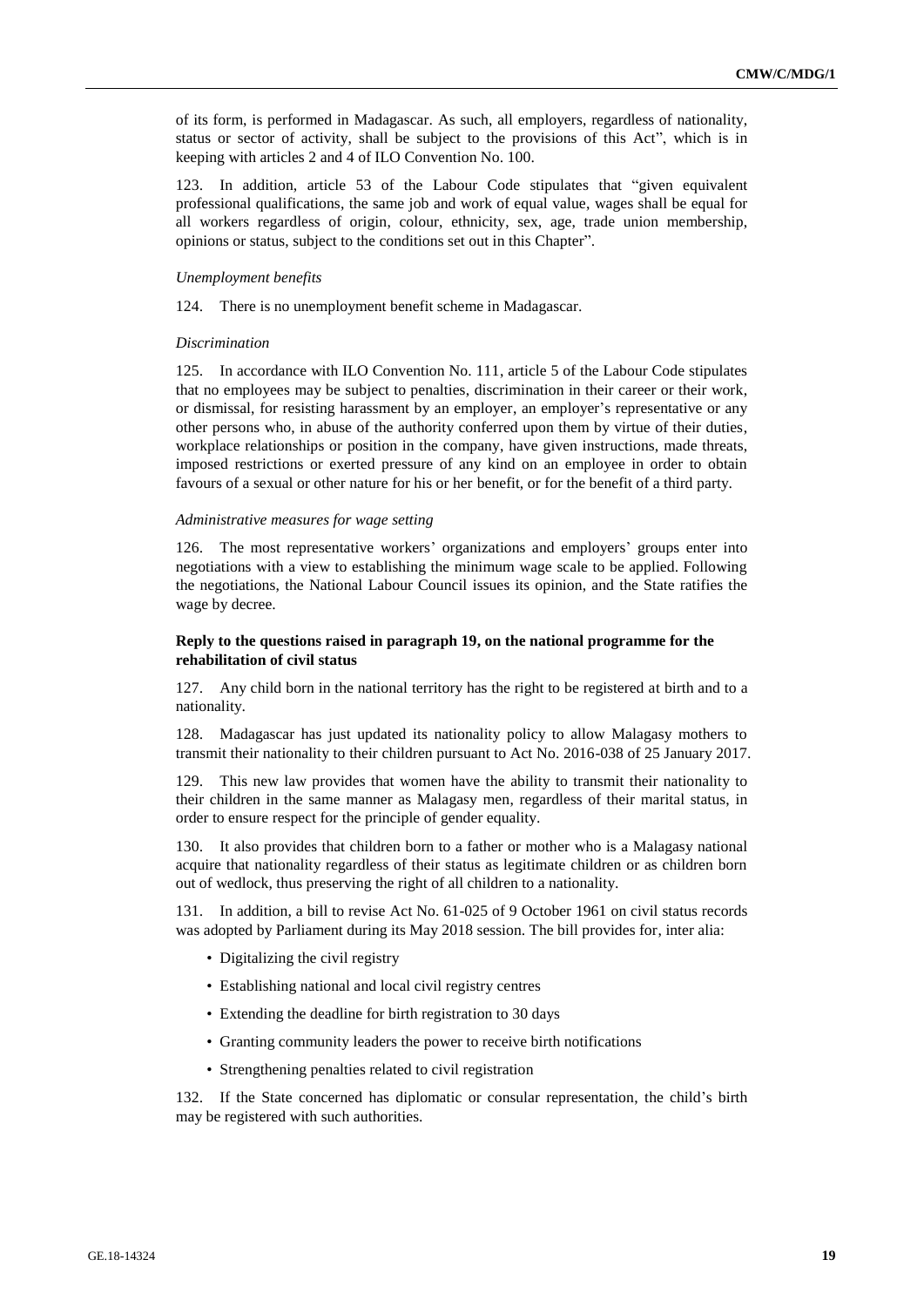### **Articles 31 to 33**

## **Reply to the questions raised in paragraph 20, on the right of migrant workers and members of their families to transfer their earnings and savings upon termination of their stay**

133. Article 5.5 of Act No. 2007-036 of 14 January 2008 on export processing zones and their enterprises in Madagascar provides that the State ensures and guarantees the freedom of expatriates working in enterprises in an export processing zone to transfer the wages that they have in fact received in Madagascar.

134. In order to increase investment in Madagascar, the Government adopted Decree No. 2006-382 of 31 May 2006, establishing the Economic Development Board of Madagascar and laying down its statutes. The Board was restructured in 2014 pursuant to Decree No. 2014-1822 of 4 December 2014, which revised its statutes. In terms of facilitating investment, the Board serves as a single wicket for services provided by the various ministries and is responsible, inter alia, for granting visas to foreign investors and work permits and visas to foreign workers.

135. In addition, article 3 of Decree No. 2009-048 relating to the Foreign Exchange Code stipulates that all financial transactions between natural or legal persons residing in Madagascar and persons residing abroad must be declared to the Finance Minister. This Decree applies to the repatriation of profits abroad.

136. Article 9 of the same Decree stipulates that the nature of the different payments made, in this case the profits of a gainful activity conducted on Malagasy soil, must be communicated to the banking institution carrying out the repatriation. According to the legislation in force, any professional activity generating income in Madagascar is subject to income or corporate taxes. In order to avoid double taxation, this income is no longer taxable after it has been transferred abroad.

137. In Madagascar, any transfer of funds abroad must be declared to the Finance and Budget Minister. In the case of a transfer to an account located in a European Union member State, a funds transfer statement must be drawn up. Since the amount transferred is already taxed in Madagascar, it is no longer taxable in Europe.

#### *Procedure for the repatriation of profits*

138. If the profits in question are transferred to a European Union member State, they are no longer taxable, since they have already been taxed in Madagascar.

139. A funds transfer statement must nevertheless be submitted to the tax authorities of the country to which the funds are transferred. Although the transferred funds are not taxable, the statement makes it possible to readjust the income tax or wealth tax of the person concerned.

## **Reply to the questions raised in paragraph 21, on the type of information and assistance provided to migrant workers by the Service of Migration Management**

140. Information on the procedure for obtaining a visa or residence permit, the required documentation, the competent authority, fees and the time frame for processing applications is available from the Ministry of the Interior and Decentralization directly and on its website.

141. The Economic Development Board of Madagascar has also created a public website (www.edbm.gov.mg/fr) as a vehicle for providing information about the documents to be submitted and the procedures to be followed for obtaining a long-stay workers visa or a long-stay family reunification visa and for establishing an export processing zone enterprise, issuing work permits and setting up a business. The website also includes a list of relevant provisions relating to labour, trade, tax and immigration questions.

142. In addition, article 8 of Act No. 62-006 of 6 June 1962 on immigration regulates the work activities of foreign nationals residing in Madagascar. These persons are divided into two categories: employed and self-employed.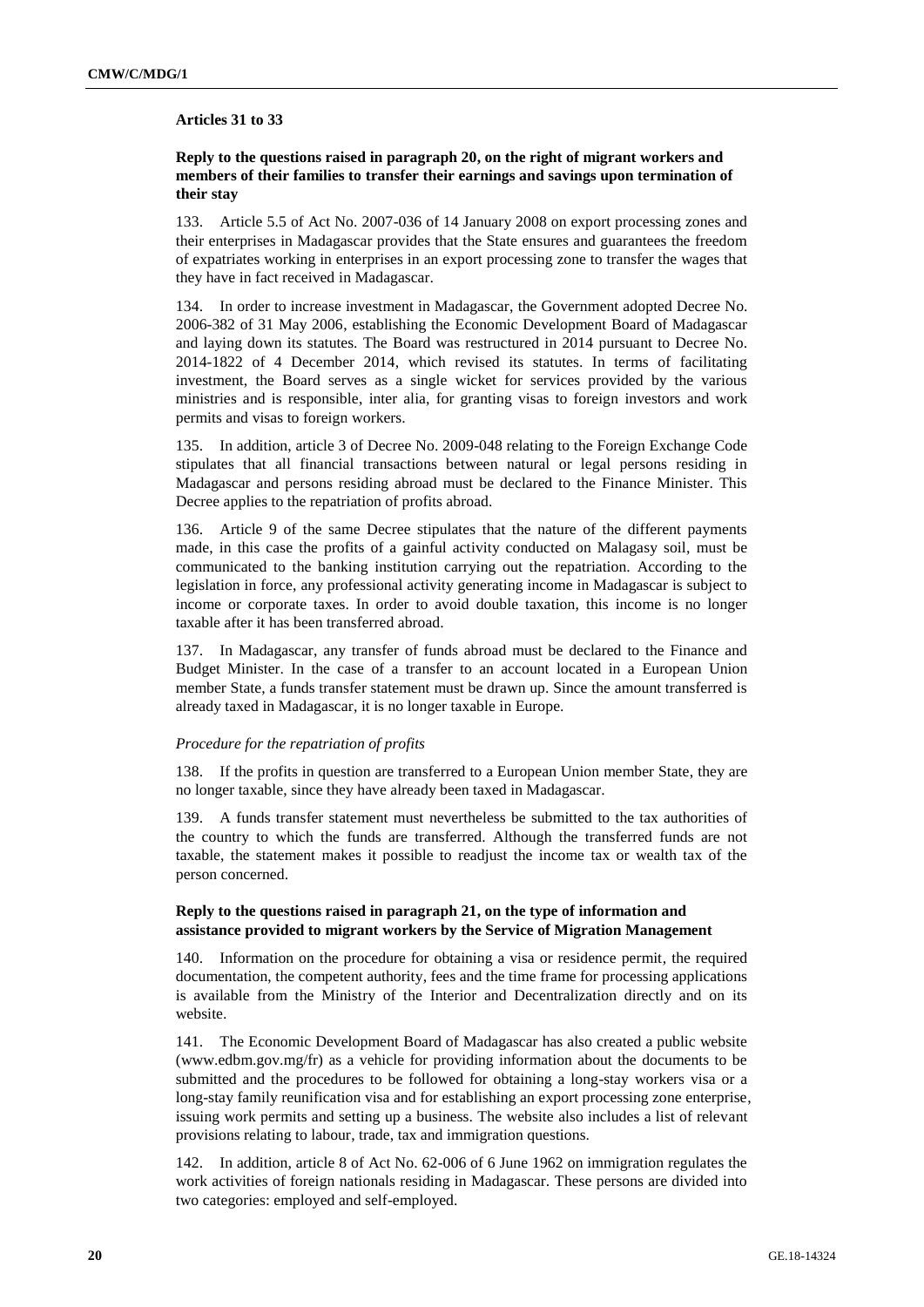- 143. The regulated work activities are divided into three categories:
	- Agricultural work
	- Industrial work and crafts
	- Trade

144. Foreign nationals may be prohibited from exercising certain professions or required to obtain authorization in the form of a decree from the President of the Republic, who is the Head of Government.

## **4. Part IV of the Convention**

## **Article 37**

## **Reply to the questions raised in paragraph 22, on the training of emigrant workers**

145. Prior to departure, Malagasy nationals must undergo training at a vocational training centre approved by the Ministry of Employment, Technical Education and Vocational Training. Vocational training centres must obtain accreditation to provide such training, the granting of which is contingent upon the adoption of a curriculum related to the type of work in question. Such curricula include, inter alia, information on emigrant workers' rights and obligations in the State of employment and on the culture of the country of destination. Training in the language of the country of employment is also provided to the workers.

146. Currently, the Antsirabe vocational training centre for new communication technology is accredited for the domestic service sector.

## *Training programmes*

147. Training programmes are conducted by the vocational training centre for women in Tsimbazaza in cooperation with private employment agencies (table in annex 2).

#### **Article 40**

## **Reply to the questions raised in paragraph 23, on the trade union rights of migrant workers**

148. The right to form, join or lead an association or trade union is guaranteed by the Constitution. The purpose of joining a trade union association is to be able to safeguard the interests of and represent both Malagasy nationals and migrant workers in the country.

149. The most representative trade unions in Madagascar are joined together in the Conference of Workers of Madagascar.

## **Article 41**

## **Reply to the questions raised in paragraph 24, on the participation of migrant workers in public affairs in Madagascar**

150. The rights of Malagasy migrant workers and members of their families abroad are enshrined in the Constitution.

#### *Right to participate in public affairs in Madagascar*

151. Efforts have already been made to realize the right of migrant workers to participate in public affairs in their country of origin. A forum for the diaspora was held between 26 and 28 October 2017. The aim of this initiative was to increase the participation of the diaspora in the public life of Madagascar. On the economic front, a solidarity fund has been set up to support the country's development.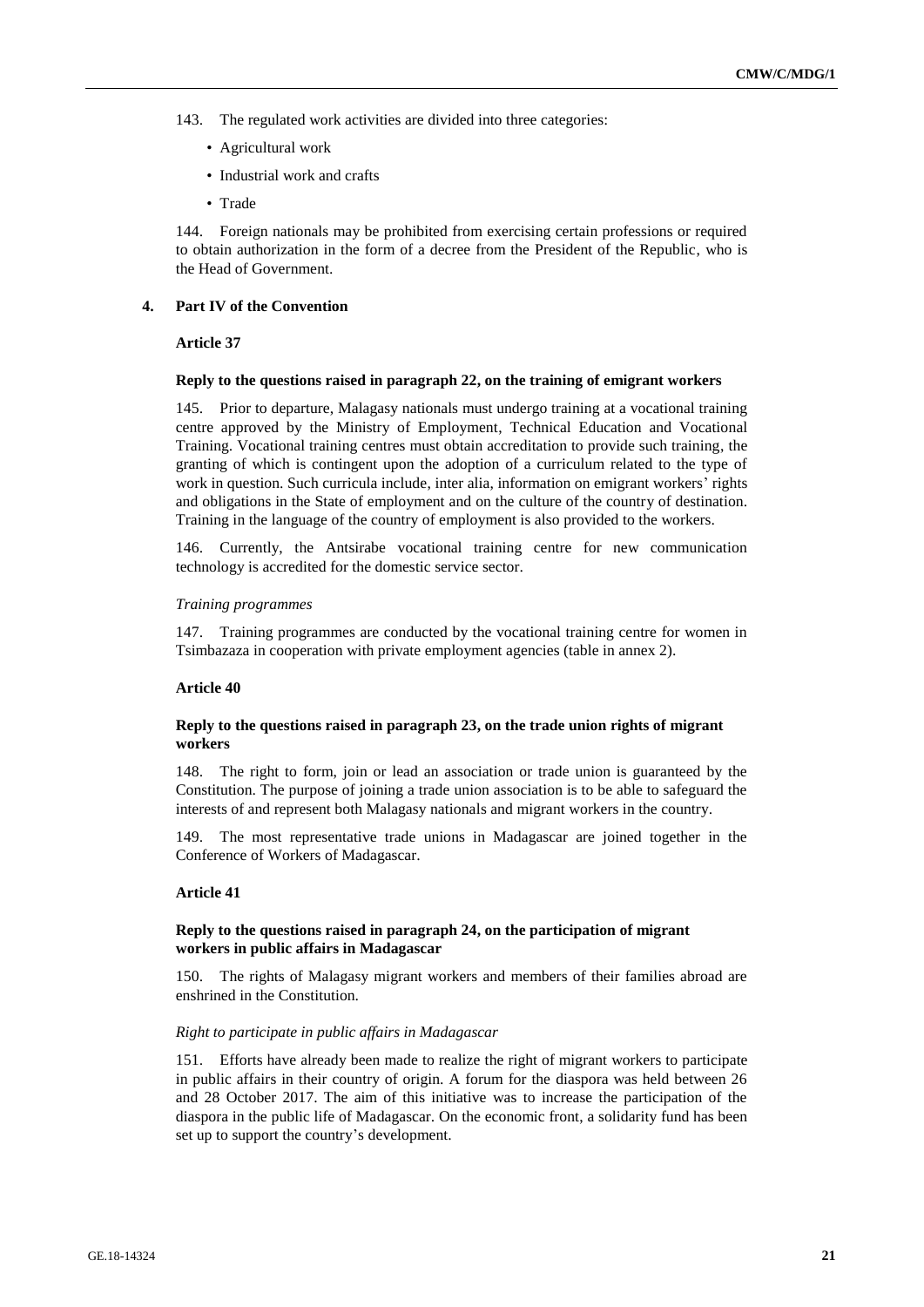#### *Exercise of their voting rights in Madagascar*

152. The right to vote is recognized by the Constitution. The new Electoral Code confers the right to vote upon all Malagasy nationals, even if they are resident abroad. The issue of voting rights of Malagasy emigrants during elections was discussed at the forum for the diaspora held in 2017. Decentralized polling stations are already being set up by the Ministry of Foreign Affairs.

#### *Right to be elected to public office in Madagascar*

153. Any Malagasy national may be elected to public office in the country. However, under the revised Nationality Code, members of the diaspora must have resided in Madagascar for six months to be eligible.

154. All the eligibility criteria are set out in the Electoral Code, articles 5 and 10 of which provide that: "all Malagasy citizens, without any distinction as to sex, shall be entitled to stand for elected office, provided that they fulfil the conditions to be entitled to vote as well as those required by the rules specific to each category of election, including: 1. they appear on the electoral roll; 2. they have reached the age required by law for each elected office"; "naturalized foreign nationals are eligible only after 10 years have elapsed from the date of the naturalization decree". This provision does not, however, apply to a naturalized person who has performed the period of active national service corresponding to his or her age group, or to a naturalized person who meets the conditions provided for in article 39 of the Nationality Code (see Act No. 2003-024 of 13 August 2003, on municipal elections).

#### **Article 42**

## **Reply to the questions raised in paragraph 25, on the establishment of procedures or institutions to take into account the special needs, aspirations and obligations of migrant workers**

- 155. Regarding the diaspora, they must be:
	- Employees representative of Madagascar
	- Malagasy nationals working in foreign international organizations but on behalf of Madagascar

#### **Articles 46 to 48**

## **Reply to the questions raised in paragraph 26, on legislation relating to import and export duties and taxes in respect of the personal and household effects of migrant workers**

156. Act No. 2007-037 of 14 January 2008 on export processing zones and their enterprises in Madagascar regulates import and export duties and taxes in respect of goods required by migrant workers.

157. The Act also allows migrant workers to transfer their earnings and savings from the State of employment to their country of origin.

## **5. Part VI of the Convention**

## **Article 64**

## **Reply to the questions raised in paragraph 27, on the promotion of international migration conditions for migrant workers**

158. These questions have already been covered, in the reply to the questions raised in paragraph 1.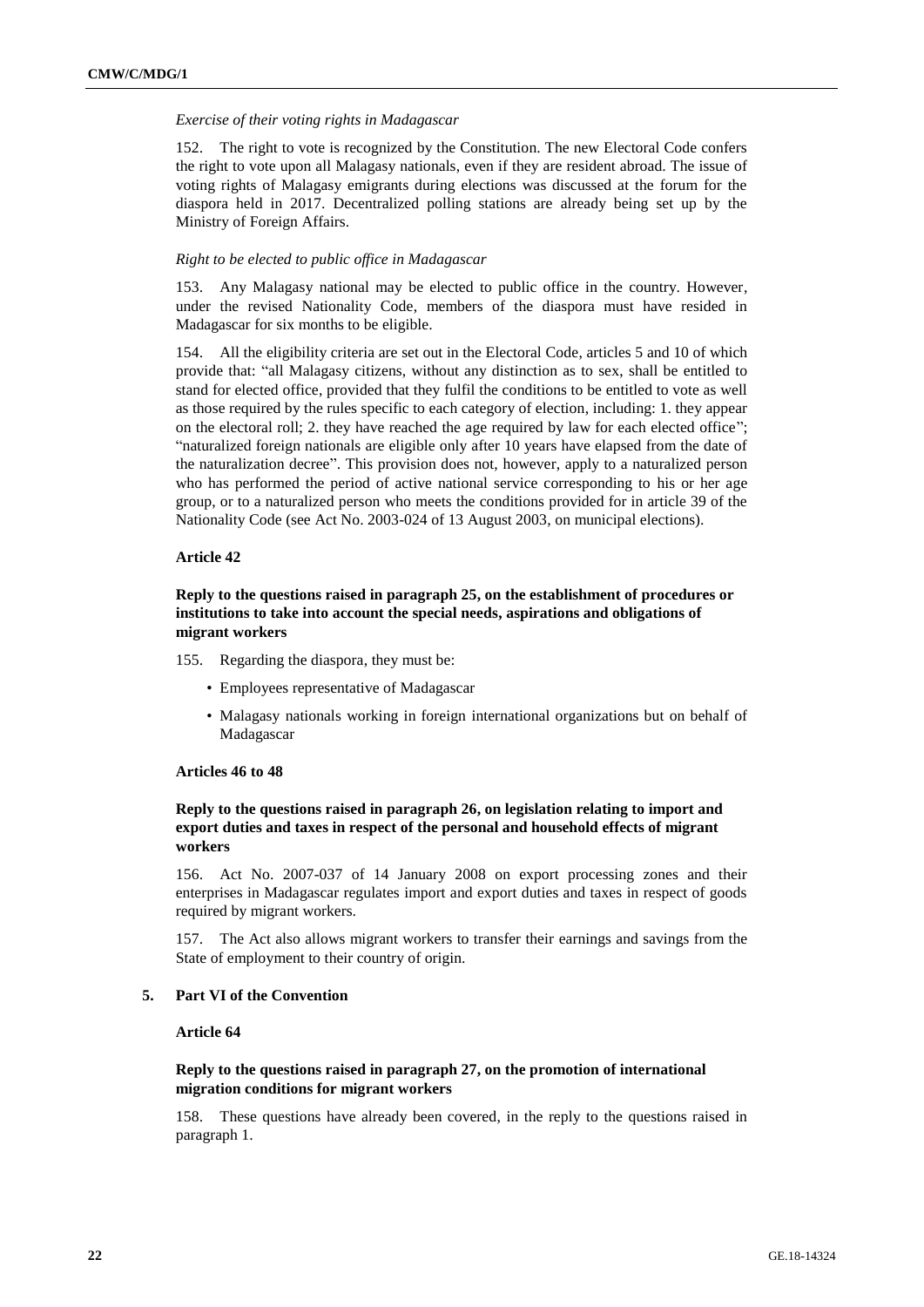#### **Reply to the questions raised in paragraph 28, on combating irregular migration**

159. The Government of Madagascar, pursuant to Decree No. 2013-594, ceased sending migrant workers to high-risk countries.

160. At the initiative of the Ministry of Population, Social Protection and the Advancement of Women, and in partnership with FAO, OHCHR, the National Independent Human Rights Commission, IOM and Helvetas, a dialogue among all those working to protect Malagasy migrant women against violence by promoting their right to decent work was organized in Andapa on 29 and 30 September 2017. The aim of the dialogue was to raise awareness of the adverse impact of clandestine migration.

161. The dialogue produced a number of recommendations related to the protection of the rights of migrant women.

## **Reply to the questions raised in paragraph 29**

162. Data on the situation of children left behind by parents who travel abroad are not available, as children are generally left in the care of family members and not in the care of the State.

## **Article 67**

## **Reply to the questions raised in paragraph 30 on measures taken for the benefit of migrant workers who decide to return to the country or who are in an irregular situation**

163. The Government, with the support of IOM or the Ambassador of the State of employment, takes responsibility for the repatriation of its citizens who are in an irregular situation.

164. Regarding the free movement of nationals and foreigners, article 2 of Act No. 91- 025 of 12 August 1991 on coordinating and monitoring the movement of nationals abroad provides that "subject to the provisions of article 9 of this Act, any Malagasy citizen is free to leave and return to the national territory". This provision applies to workers in the State of employment, regardless of their situation.

165. No measures of prohibition on entry may be imposed on Malagasy citizens if they wish to return to the country.

166. In practice, those who wish to return to the country can use their travel document, regardless of whether that document has expired. Otherwise they can request a laissezpasser travel document from the diplomatic mission of Madagascar in the State of employment. This is typically the case for the children of migrant workers born abroad.

#### **Article 68**

#### **Reply to the questions raised in paragraph 31 on combating human trafficking**

167. In order to effectively prevent and combat trafficking in persons, especially women and children, programmes and measures of cooperation have been developed with specialized international organizations, including UNDP, UNICEF and IOM.

168. This cooperation involves technical and financial support for: the implementation of public awareness activities; the dissemination of the anti-trafficking law; the production of procedural manuals and support guidelines; and the training of those involved in combating human trafficking.

169. In addition, programmes for the conclusion of bilateral agreements are included in the Government's strategy, with a view to establishing cooperation in criminal matters to facilitate mutual legal assistance and extradition between Madagascar and countries of transit or destination.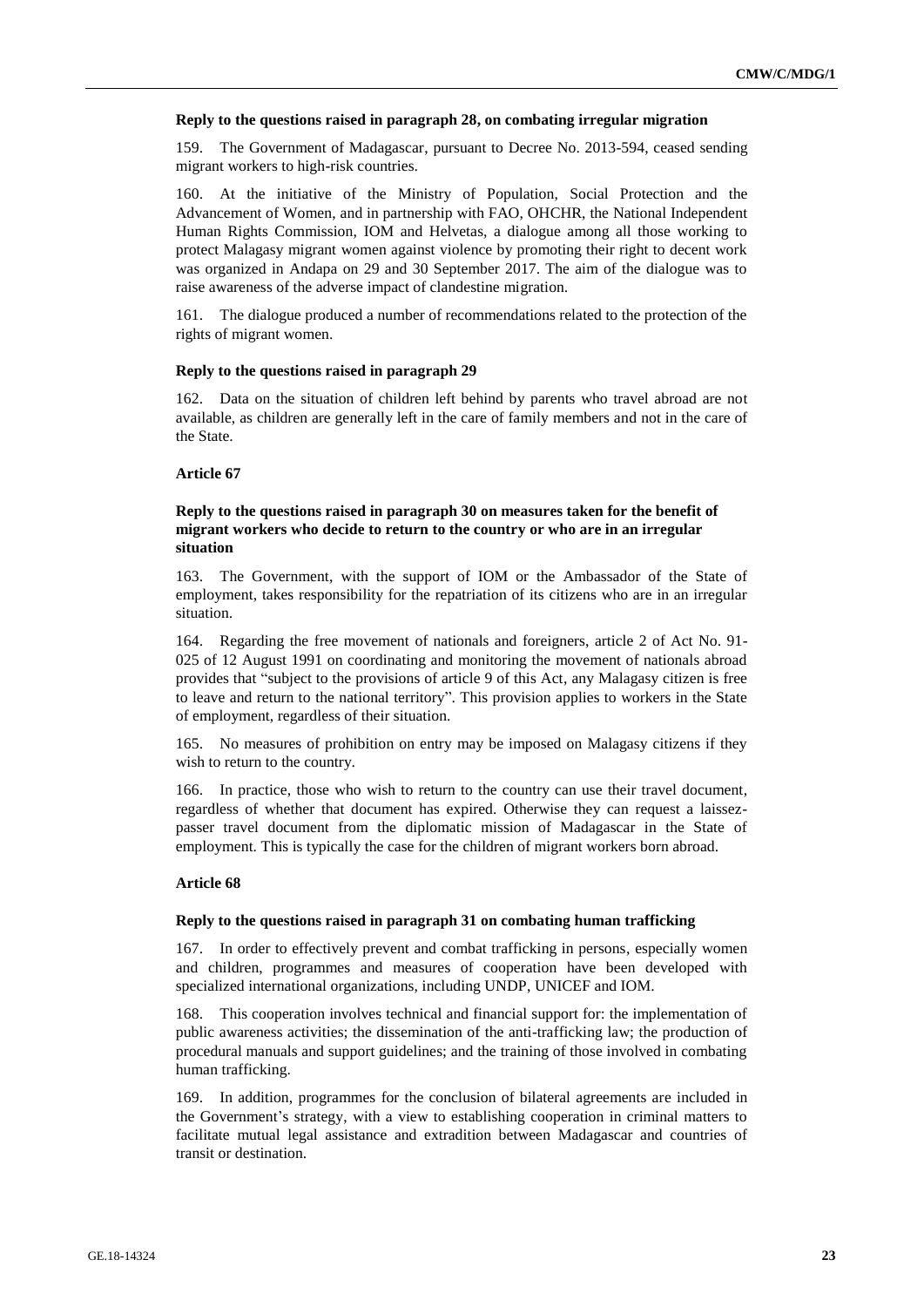#### *Act No. 2014-040 of 20 January 2015 on combating human trafficking*

170. In the context of the effective implementation of Act No. 2014-040 of 20 January 2015 on combating human trafficking, since 2015, trafficking cases have been registered and tried at the court of first instance in Antananarivo (see annex 4: statistical table of trafficking cases heard by the court of first instance in Antananarivo).

#### *National Office to Combat Human Trafficking*

171. The Government is keen to consolidate internal coordination links and synergies between all stakeholders involved in preventing and combating human trafficking, by establishing the National Office to Combat Human Trafficking.

172. Under the auspices of the Office of the Prime Minister, the National Office is mandated to:

- Develop a national policy to combat human trafficking
- Harmonize and coordinate actions for prevention of trafficking and for the protection of victims
- Centralize information and data on human trafficking and use them to develop a national policy to prevent trafficking-related crime
- Monitor the implementation of the national action plan to combat trafficking
- Act in an advisory capacity, providing opinions, recommendations or proposals and reports on any issues linked to combating human trafficking to the executive branch, the legislature, the judiciary, the police and any other relevant body, either on its own initiative or at the request of the authority concerned

173. The National Office to Combat Human Trafficking issues proposals to facilitate judicial, police and diplomatic cooperation with a view to effectively combating transnational trafficking.

174. It is also responsible for strengthening collaboration between courts and tribunals, the criminal investigation police and those directly involved in the migratory chain, including the air and border police, the customs service and the International Criminal Police Organization (INTERPOL).

175. If necessary, the National Office can intervene on its own initiative with the specialized services responsible for combating trafficking.

176. Funding for the National Office is provided under the financing and budget legislation.

177. An executive secretariat will be established to ensure the implementation of the decisions of the National Office.

## *National Action Plan*

178. The Minister of Justice, in partnership with UNDP and the French division of the civil society organization network, End Child Prostitution, Child Pornography and Trafficking of Children for Sexual Purposes, has implemented awareness-raising and publicity campaigns on the law for civil society organizations and law enforcement officials in Nosy Be and Tuléar (in 2015); Fort-Dauphin and Morondava (in 2016) and; Majunga, Diego, Nosy Be, Ambositra and Fianarantsoa (in 2017).

179. In addition, the Ministry of Justice, in partnership with IOM, has developed a procedural manual to assist persons working in the criminal justice system in detecting and prosecuting cases of trafficking in persons and ensuring protection and access to justice for victims.

180. Furthermore, a pool of trainers specialized in human trafficking was established in July 2017. This pool, consisting of senior officers of the criminal investigation police and criminal investigation officers, is responsible for conducting training sessions in target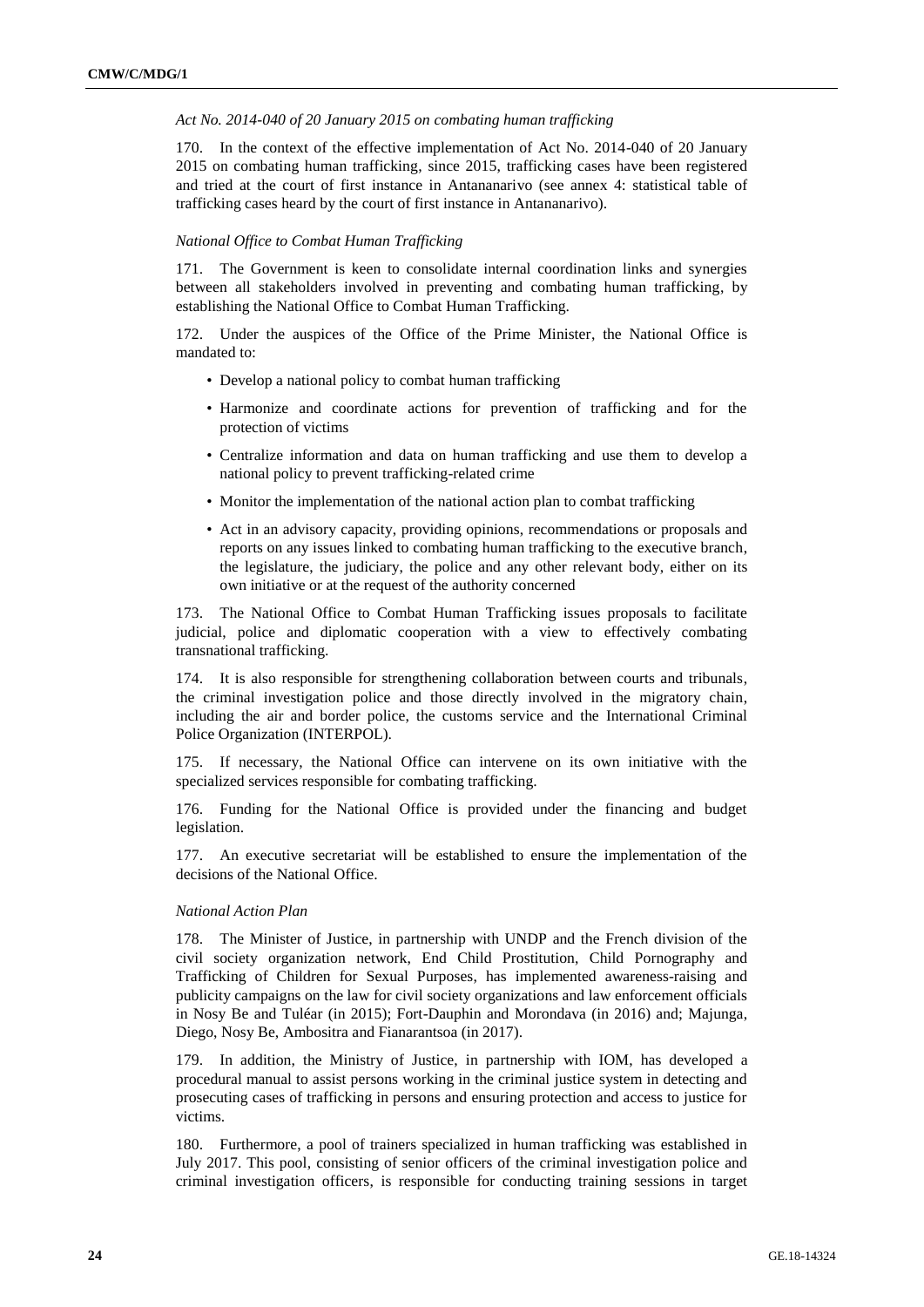regions. The aim is to provide the necessary legal tools for the prosecution and suppression of trafficking and related offences.

181. In the same vein, the Ministry of Population, Social Protection and the Advancement of Women, with support from IOM:

- Developed a handbook on caring for victims
- Provided training for non-governmental agencies, to strengthen the role and functions of each entity working in this field.

182. The Government of Madagascar is also responsible for mitigating the impact of trafficking on victims by means of measures for social rehabilitation, reintegration, and return.

## **Section II**

## **Legislation and regulations, policies, programmes, action plans and ratified human rights instruments relating to the protection of migrant workers and members of their families**

183. Information on the protection of migrant workers and members of their families, including with regard to legislation and regulations, policy, programmes and action plans covering migration and their scope and financing, and on recently ratified human rights instruments and other relevant instruments, including the ILO Migration for Employment Convention (Revised), 1949 (No. 97), the ILO Migrant Workers (Supplementary Provisions) Convention, 1975 (No. 143) and the ILO Domestic Workers Convention, 2011 (No. 189), can be found in the common core document and the first part of this report.

184. With regard to recent in-depth studies on the situation of migrant workers and members of their families, a study describing the Malagasy diaspora in France was conducted in 2016 by the Malagasy Ministry of Foreign Affairs, in partnership with IOM and France, and with the collaboration of FORIM (Forum des Organisations de Solidarité Internationale issues des Migrations).

## **Section III**

#### **Data, official estimates, statistics and other information, if available**

185. The lack of national statistical data covering all areas related to the promotion and protection of the rights of migrant workers and members of their families is one of the challenges Madagascar faces in implementing the provisions of the Convention.

186. In view of the lack of reliable statistical data in several areas, the Government intends to improve the data-collection systems of the relevant departments and centralize that task with the National Statistics Institute. In that respect, the Third General Population and Housing Census began in June 2018.

187. In relation to justice, the Ministry, in partnership with UNDP, organized a workshop in June 2015 to determine the codification methods for criminal cases with a view to maintaining reliable statistical data and up-to-date information on the cases that have been handled.

188. The principal objective is to implement a mechanism for the collection and processing of data, disaggregated by age and sex, for the provision of information on the criminal cases that have been handled involving violations of rights and on access to justice.

189. It also makes it possible to ascertain the number of vulnerable people, especially women and young people, who have been provided free access to judicial services, as well as the percentage of women and young people receiving legal aid and advice, including migrant workers and members of their families.